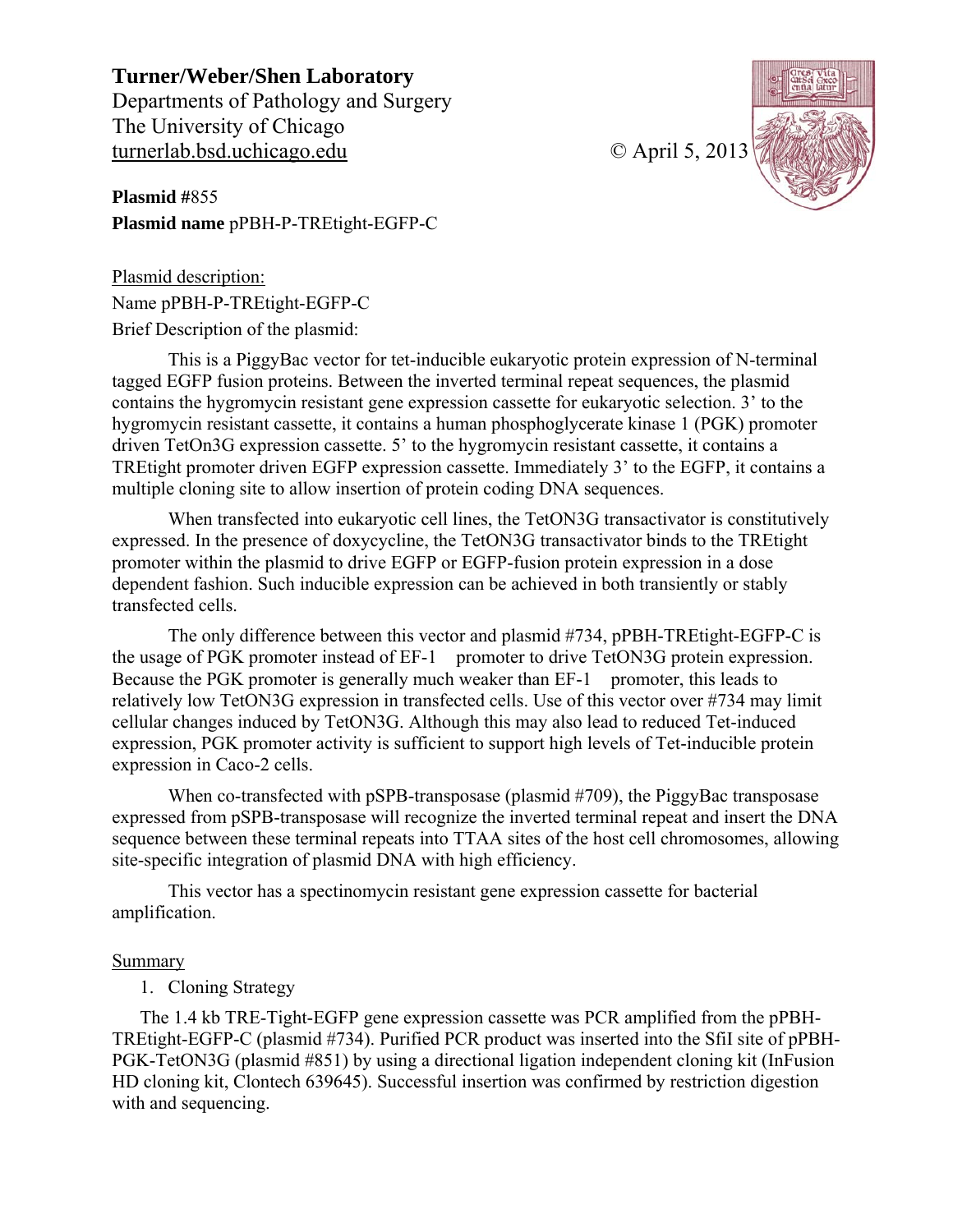2. *In silico* compilation of the plasmid sequence:

The plasmid sequence listed in this document was generated by combining the sequencing results and the preexisting sequence of pPBH-PGK-TetON3G (plasmid #851). The plasmid was not completely sequenced.

This plasmid contains the following unique restriction enzyme recognizing sites within the multiple cloning site for insertion of protein coding DNA sequences.

Acc65I, KpnI, NheI, BmtI, NotI, ClaI

Commonly used restriction enzyme recognizing sequences are highlighted with in the sequence of the multiple cloning site: **KpnI**, NheI, NotI, ClaI

## TCCGGACTCAGATCTCGAGCTCAAGCTTCGAACTCTGCAGTCGAC<mark>GGTACC</mark>GCGGGC CCGGGATCCTCTAGTCAGCTGACGCGTGCTAGCGCGGCCGCATCGATAAGCTTGTCG ACGATATCTCTAGA

### **Key Features:**

| 5' core insulator               | 264.502   |
|---------------------------------|-----------|
| 3' PiggyBac terminal repeat     | 25.257    |
| P tight tet-responsive promoter | 524.839   |
| <b>EGFP-MCS</b>                 | 864.1708  |
| Multiple cloning site (MCS)     | 15811708  |
| HSV TK promoter                 | 2297.3334 |
| hygromycin resistant gene       | 2297.3334 |
| HSV TK polyadenylation sequence | 2297.3334 |
| PGK promoter                    | 3879.4516 |
| Tet-On 3G                       | 4517.5263 |
| SV40 polyadenylation sequence   | 52865728  |
| 3' core insulator               | 59936260  |
| 5' PiggyBac terminal repeat     | 62616295  |
| Spectinomycin resistant gene    | 8638.9666 |

### Primers:

| x pMPB F81-104                                   | 5'-ACGCATGTGTTTTATCGGTCTGTAT-3'<br>binds to 81105 of pPBH-TREtight-EGFP-C               |
|--------------------------------------------------|-----------------------------------------------------------------------------------------|
| $x$ EGFP beginning R                             | 5'-GCCGGTGGTGCAGATGAACT-3'<br>binds to complement(10001019) of pPBH-TREtight-<br>EGFP-C |
| x EGFP 1/4F                                      | 5'-TTCAAGGACGACGGCAACTACAAG-3' binds to<br>1164.1187 of pPBH-TREtight-EGFP-C            |
| x EGFP-C sequencing primer (Clontech $#6478-1$ ) |                                                                                         |
|                                                  | 5'-CATGGTCCTGCTGGAGTTCGTG-3'                                                            |
|                                                  | binds to 15171538 of pPBH-TREtight-EGFP-C                                               |
|                                                  | This primer can be used to sequence DNA sequences                                       |
|                                                  | inserted into the multiple cloning site.                                                |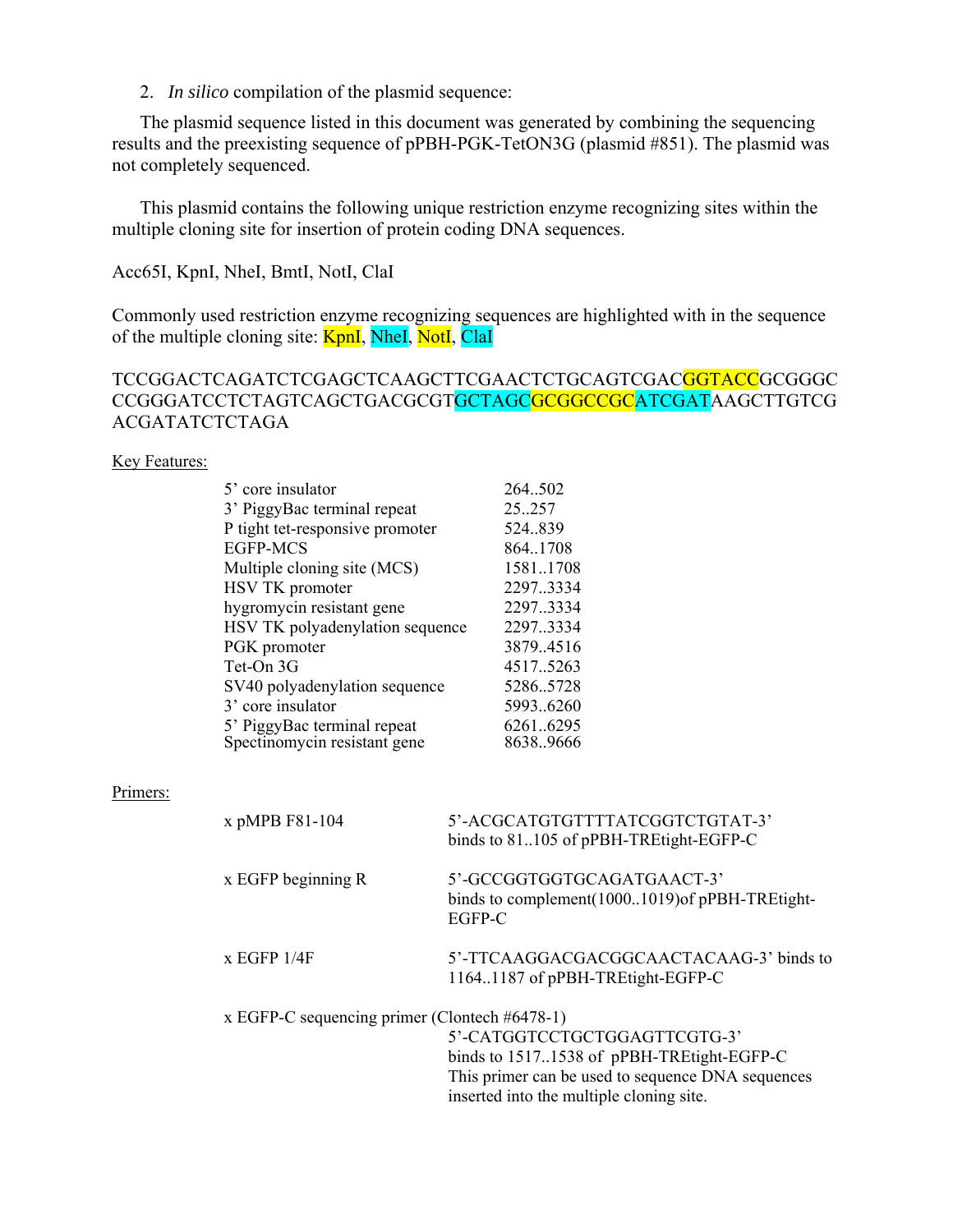| $x$ TK prom 1/3 R  | 5'-TGGGCGGGGTTTGTGTCATCATAGA-3'<br>binds to 21122136 of pPBH-TREtight-EGFP-C    |
|--------------------|---------------------------------------------------------------------------------|
| $x$ hygro $1/3R$   | 5'-ACAGCGGGCAGTTCGGTTTCAG-3'<br>binds to 26072628of pPBH-TREtight-EGFP-C        |
| x hygro $1/3F$     | 5'-CGCAAGGAATCGGTCAATACACT-3'<br>binds to 27092731 of pPBH-TREtight-EGFP-C      |
| x hygro $2/3F$     | 5'-CCGTGGTTGGCTTGTATGGA-3'<br>binds to 30053024of pPBH-TREtight-EGFP-C          |
| x TKpolyA 1/2F     | 5'ATGGTTTATGGTTCGTGGGGGTTATTCTTT-3'<br>binds to 36313660of pPBH-TREtight-EGFP-C |
| x TET-ON 3G 1/2F   | 5'-CACTGGGCTGCGTATTGGAGGAACA-3'<br>binds to 49384962 of pPBH-TREtight-EGFP-C    |
| x SV40polyA 1/2F   | 5'-GGCCGGACCACGCTATCTGT-3'<br>binds to 55335552of pPBH-TREtight-EGFP-C          |
| x pMPB R 2549-2523 | 5'-CGCATGATTATCTTTTACGTGACTTTT-3'<br>binds to 60776103of pPBH-TREtight-EGFP-C   |
| x pMPB F 2563-2582 | 5'-CGCGGTCGTTATAGTTCAAA-3'<br>binds to 61176136of pPBH-TREtight-EGFP-C          |
| x pMPB F 6058-6083 | 5'-GAGATCACCAAGGTAGTCGGCAAATA-3'<br>binds to 96229647of pPBH-TREtight-EGFP-C    |

## Diagnostic Digests

AflII and KpnI (double digest) 305bp and 9384 bp HindIII: 9689bp

Plasmid History Plasmid generated by Le Shen Date plasmid generated 12/2012 Data file generated by Amulya Lingaraju and Le Shen Data file generated 01/2013, Data file version history V1.0, 01/2013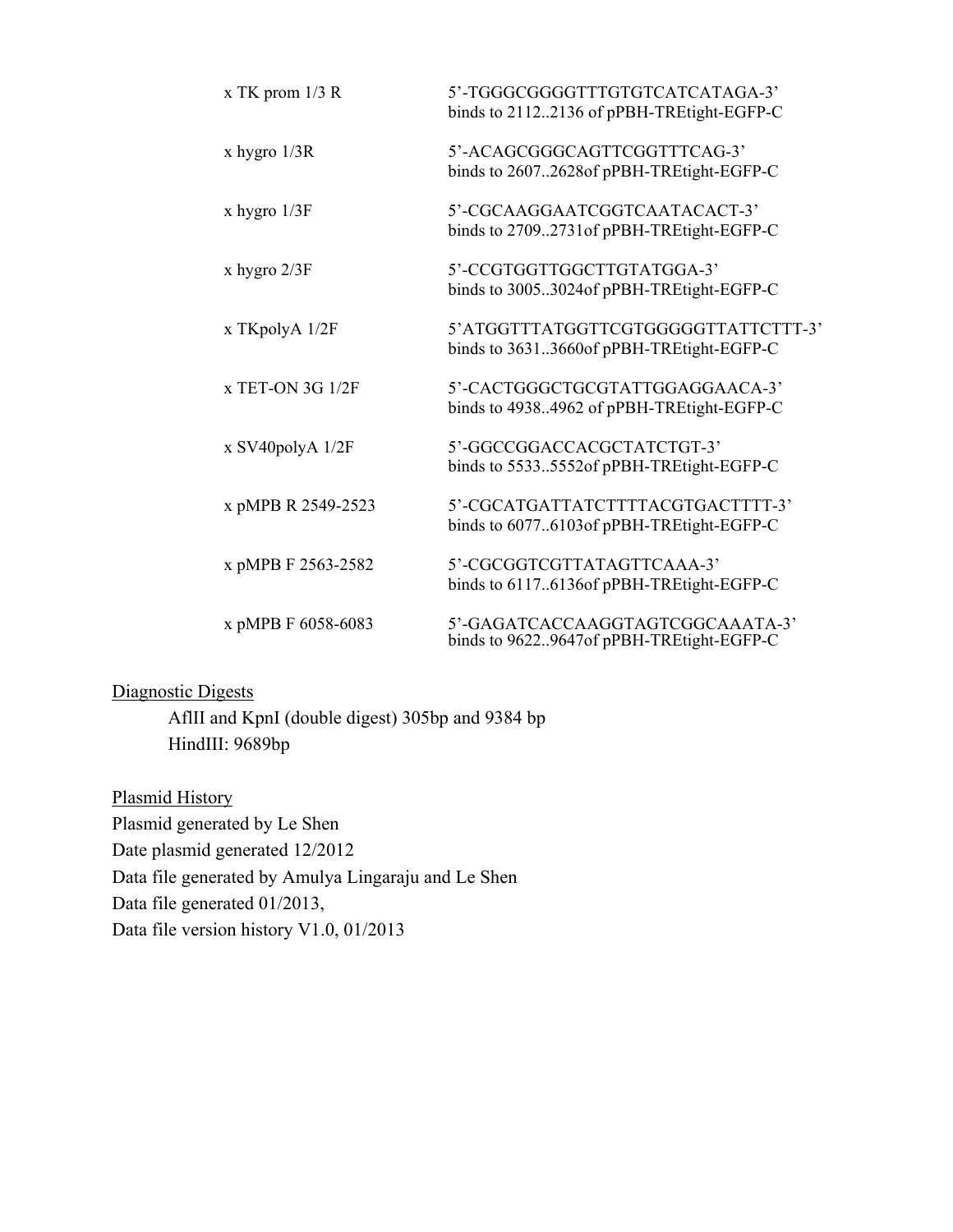

### Plasmid sequence:

CTGCAGAACACGCAGCTAGATTAACCCTAGAAAGATAATCATATTGTGACGTACGTTAAAGATAATCATG CGTAAAATTGACGCATGTGTTTTATCGGTCTGTATATCGAGGTTTATTTATTAATTTGAATAGATATTAA GTTTTATTATATTTACACTTACATACTAATAATAAATTCAACAAACAATTTATTTATGTTTATTTATTTA TTAAAAAAAAACAAAAACTCAAAATTTCTTCTATAAAGTAACAAAACTTTTATGAGGGACAGCCCCCCCC CAAAGCCCCCAGGGATGTAATTACGTCCCTCCCCCGCTAGGGGGCAGCAGCGAGCCGCCCGGGGCTCCGC TCCGGTCCGGCGCTCCCCCCGCATCCCCGAGCCGGCAGCGTGCGGGGACAGCCCGGGCACGGGGAAGGTG GCACGGGATCGCTTTCCTCTGAACGCTTCTCGCTGCTCTTTGAGCCTGCAGACACCTGGGGGGATACGGG GAAAAGGCCTCACGAGGCCCTTTCGTCTTCACTCGAGTTTACTCCCTATCAGTGATAGAGAACGTATGTC GAGTTTACTCCCTATCAGTGATAGAGAACGATGTCGAGTTTACTCCCTATCAGTGATAGAGAACGTATGT CGAGTTTACTCCCTATCAGTGATAGAGAACGTATGTCGAGTTTACTCCCTATCAGTGATAGAGAACGTAT GTCGAGTTTATCCCTATCAGTGATAGAGAACGTATGTCGAGTTTACTCCCTATCAGTGATAGAGAACGTA TGTCGAGGTAGGCGTGTACGGTGGGAGGCCTATATAAGCAGAGCTCGTTTAGTGAACCGTCAGATCGCCT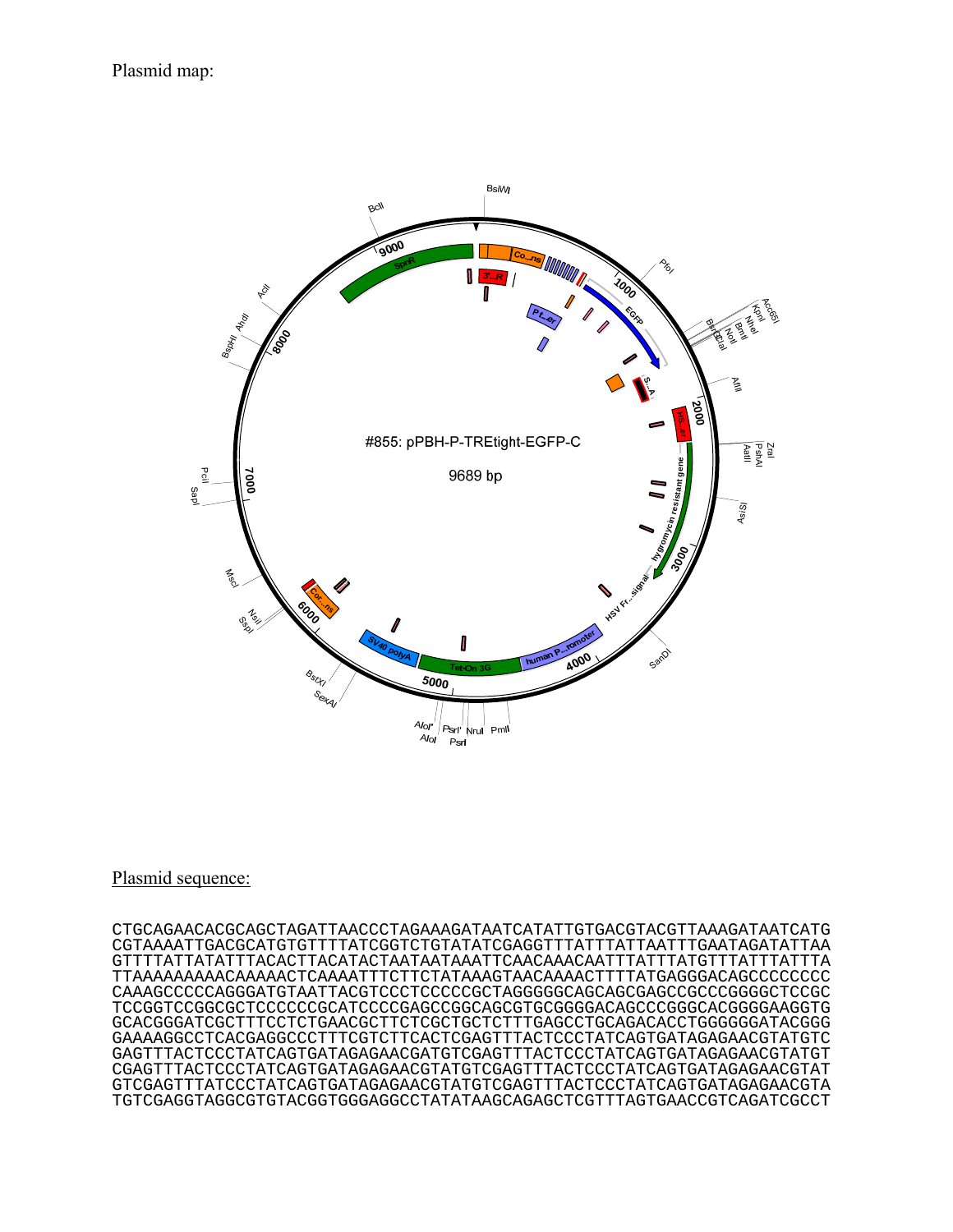GGAGAATTCTACCGGTCGCCACCATGGTGAGCAAGGGCGAGGAGCTGTTCACCGGGGTGGTGCCCATCCT GGTCGAGCTGGACGGCGACGTAAACGGCCACAAGTTCAGCGTGTCCGGCGAGGGCGAGGGCGATGCCACC TACGGCAAGCTGACCCTGAAGTTCATCTGCACCACCGGCAAGCTGCCCGTGCCCTGGCCCACCCTCGTGA CCACCCTGACCTACGGCGTGCAGTGCTTCAGCCGCTACCCCGACCACATGAAGCAGCACGACTTCTTCAA GTCCGCCATGCCCGAAGGCTACGTCCAGGAGCGCACCATCTTCTTCAAGGACGACGGCAACTACAAGACC CGCGCCGAGGTGAAGTTCGAGGGCGACACCCTGGTGAACCGCATCGAGCTGAAGGGCATCGACTTCAAGG AGGACGGCAACATCCTGGGGCACAAGCTGGAGTACAACTACAACAGCCACAACGTCTATATCATGGCCGA CAAGCAGAAGAACGGCATCAAGGTGAACTTCAAGATCCGCCACAACATCGAGGACGGCAGCGTGCAGCTC GCCGACCACTACCAGCAGAACACCCCCATCGGCGACGGCCCCGTGCTGCTGCCCGACAACCACTACCTGA GCACCCAGTCCGCCCTGAGCAAAGACCCCAACGAGAAGCGCGATCACATGGTCCTGCTGGAGTTCGTGAC CGCCGCCGGGATCACTCTCGGCATGGACGAGCTGTACAAGTCCGGACTCAGATCTCGAGCTCAAGCTTCG AACTCTGCAGTCGACGGTACCGCGGGCCCGGGATCCTCTAGTCAGCTGACGCGTGCTAGCGCGGCCGCAT CGATAAGCTTGTCGACGATATCTCTAGAGGATCATAATCAGCCATACCACATTTGTAGAGGTTTTACTTG CTTTAAAAAACCTCCCACACCTCCCCCTGAACCTGAAACATAAAATGAATGCAATTGTTGTTGTTAACTT GTTTATTGCAGCTTATAATGGTTACAAATAAAGCAATAGCATCACAAATTTCACAAATAAAGCATTTTTT TCACTGCCTCGAGCTTCCTCGCTCACTGACTCGCTGCGCTCGGTCTTAAGCGGCCAGACTAGTTTGGTTT GCGCATTCACAGTTCTCCGCAAGAATTGATTGGCTCCAATTCTTGGAGTGGTGAATCCGTTAGCGAGGTG CCGCCCTGCTTCATCCCCGTGGCCCGTTGCTCGCGTTTGCTGGCGGTGTCCCCGGAAGAAATATATTTGC ATGTCTTTAGTTCTATGATGACACAAACCCCGCCCAGCGTCTTGTCATTGGCGAATTCGAACACGCAGAT GCAGTCGGGGCGGCGCGGTCCGAGGTCCACTTCGCATATTAAGGTGACGCGTGTGGCCTCGAACACCGAG CGACCCTGCAGCGACCCGCTTAACAGCGTCAACAGCGTGCCGCAGATCAGCTTGATATGAAAAAGCCTGA ACTCACCGCGACGTCTGTCGAGAAGTTTCTGATCGAAAAGTTCGACAGCGTCTCCGACCTGATGCAGCTC TCGGAGGGCGAAGAATCTCGTGCTTTCAGCTTCGATGTAGGAGGGCGTGGATATGTCCTGCGGGTAAATA GCTGCGCCGATGGTTTCTACAAAGATCGTTATGTTTATCGGCACTTTGCATCGGCCGCGCTCCCGATTCC GGAAGTGCTTGACATTGGGGAATTCAGCGAGAGCCTGACCTATTGCATCTCCCGCCGTGCACAGGGTGTC ACGTTGCAAGACCTGCCTGAAACCGAACTGCCCGCTGTTCTGCAGCCGGTCGCGGAGGCCATGGATGCGA TCGCTGCGGCCGATCTTAGCCAGACGAGCGGGTTCGGCCCATTCGGACCGCAAGGAATCGGTCAATACAC TACATGGCGTGATTTCATATGCGCGATTGCTGATCCCCATGTGTATCACTGGCAAACTGTGATGGACGAC ACCGTCAGTGCGTCCGTCGCGCAGGCTCTCGATGAGCTGATGCTTTGGGCCGAGGACTGCCCCGAAGTCC GGCACCTCGTGCACGCGGATTTCGGCTCCAACAATGTCCTGACGGACAATGGCCGCATAACAGCGGTCAT TGACTGGAGCGAGGCGATGTTCGGGGATTCCCAATACGAGGTCGCCAACATCTTCTTCTGGAGGCCGTGG TTGGCTTGTATGGAGCAGCAGACGCGCTACTTCGAGCGGAGGCATCCGGAGCTTGCAGGATCGCCGCGGC TCCGGGCGTATATGCTCCGCATTGGTCTTGACCAACTCTATCAGAGCTTGGTTGACGGCAATTTCGATGA TGCAGCTTGGGCGCAGGGTCGATGCGACGCAATCGTCCGATCCGGAGCCGGGACTGTCGGGCGTACACAA ATCGCCCGCAGAAGCGCGGCCGTCTGGACCGATGGCTGTGTAGAAGTACTCGCCGATAGTGGAAACCGAC GCCCCAGCACTCGTCCGGATCGGGAGATGGGGGAGGCTAACTGAAACACGGAAGGAGACAATACCGGAAG GAACCCGCGCTATGACGGCAATAAAAAGACAGAATAAAACGCACGGGTGTTGGGTCGTTTGTTCATAAAC GCGGGGTTCGGTCCCAGGGCTGGCACTCTGTCGATACCCCACCGAGACCCCATTGGGGCCAATACGCCCG CGTTTCTTCCTTTTCCCCACCCCACCCCCCAAGTTCGGGTGAAGGCCCAGGGCTCGCAGCCAACGTCGGG GCGGCAGGCCCTGCCATAGCCACTGGCCCCGTGGGTTAGGGACGGGGTCCCCCATGGGGAATGGTTTATG GTTCGTGGGGGTTATTCTTTTGGGCGTTGCGTGGGGTCAGGTCCACGACTGGACTGAGCAGACAGACCCA TGGTTTTTGGATGGCCTGGGCATGGACCGCATGTACTGGCGCGACACGAACACCGGGCGTCTGTGGCTGC CAAACACCCCCGACCCCCAAAAACCACCGCGCGGATTTCTGGCGTGCCAAGCTCCGACCCCCAAAAACCA CCGCGCGGATTTCTGGCGTGCCAAGCTTGGTGCGTACAATTAAGGGATTATGGTAAATCCACTTACTGTC TGCCCTCGTAGCCATCGAGATAAACCGCAGTACTCCGGCCACGATGCGTCCGGCGTAGAGGATCGAGATC TACCGGGTAGGGGAGGCGCTTTTCCCAAGGCAGTCTGGAGCATGCGCTTTAGCAGCCCCGCTGGGCACTT GGCGCTACACAAGTGGCCTCTGGCCTCGCACACATTCCACATCCACCGGTAGGCGCCAACCGGCTCCGTT CTTTGGTGGCCCCTTCGCGCCACCTTCTACTCCTCCCCTAGTCAGGAAGTTCCCCCCCGCCCCGCAGCTC GCGTCGTGCAGGACGTGACAAATGGAAGTAGCACGTCTCACTAGTCTCGTGCAGATGGACAGCACCGCTG AGCAATGGAAGCGGGTAGGCCTTTGGGGCAGCGGCCAATAGCAGCTTTGCTCCTTCGCTTTCTGGGCTCA GAGGCTGGGAAGGGGTGGGTCCGGGGGCGGGGCGGGCGCCCGAAGGTCCTCCGGAGGCCCGGCATTCTGC ACGCTTCAAAAGCGCACGTCTGCCGCGCTGTTCTCCTCTTCCTCATCTCCGGGCCTTTCGACCTGCAGCC CAAGCTTGGCAATCCGGTACTGTTGGTAAAGCCACCATGTCTAGACTGGACAAGAGCAAAGTCATAAACT CTGCTCTGGAATTACTCAATGGAGTCGGTATCGAAGGCCTGACGACAAGGAAACTCGCTCAAAAGCTGGG AGTTGAGCAGCCTACCCTGTACTGGCACGTGAAGAACAAGCGGGCCCTGCTCGATGCCCTGCCAATCGAG ATGCTGGACAGGCATCATACCCACTCCTGCCCCCTGGAAGGCGAGTCATGGCAAGACTTTCTGCGGAACA ACGCCAAGTCATACCGCTGTGCTCTCCTCTCACATCGCGACGGGGCTAAAGTGCATCTCGGCACCCGCCC AACAGAGAAACAGTACGAAACCCTGGAAAATCAGCTCGCGTTCCTGTGTCAGCAAGGCTTCTCCCTGGAG AACGCACTGTACGCTCTGTCCGCCGTGGGCCACTTTACACTGGGCTGCGTATTGGAGGAACAGGAGCATC AAGTAGCAAAAGAGGAAAGAGAGACACCTACCACCGATTCTATGCCCCCACTTCTGAAACAAGCAATTGA GCTGTTCGACCGGCAGGGAGCCGAACCTGCCTTCCTTTTCGGCCTGGAACTAATCATATGTGGCCTGGAG AAACAGCTAAAGTGCGAAAGCGGCGGGCCGACCGACGCCCTTGACGATTTTGACTTAGACATGCTCCCAG CCGATGCCCTTGACGACTTTGACCTTGATATGCTGCCTGCTGACGCTCTTGACGATTTTGACCTTGACAT GCTCCCCGGGTAACTAAGTAAGGATCCAGACATGATAAGATACATTGATGAGTTTGGACAAACCACAACT AGAATGCAGTGAAAAAAATGCTTTATTTGTGAAATTTGTGATGCTATTGCTTTATTTGTAACCATTATAA GCTGCAATAAACAAGTTAACAACAACAATTGCATTCATTTTATGTTTCAGGTTCAGGGGGAGGTGTGGGA GGTTTTTTAAAGCAAGTAAAACCTCTACAAATGTGGTATGGCTGATTATGATCCTGCAAGCCTCGTCGTC CTGGCCGGACCACGCTATCTGTGCAAGGTCCCCGGCCCCGGACGCGCGCTCCATGAGCAGAGCGCCCGCC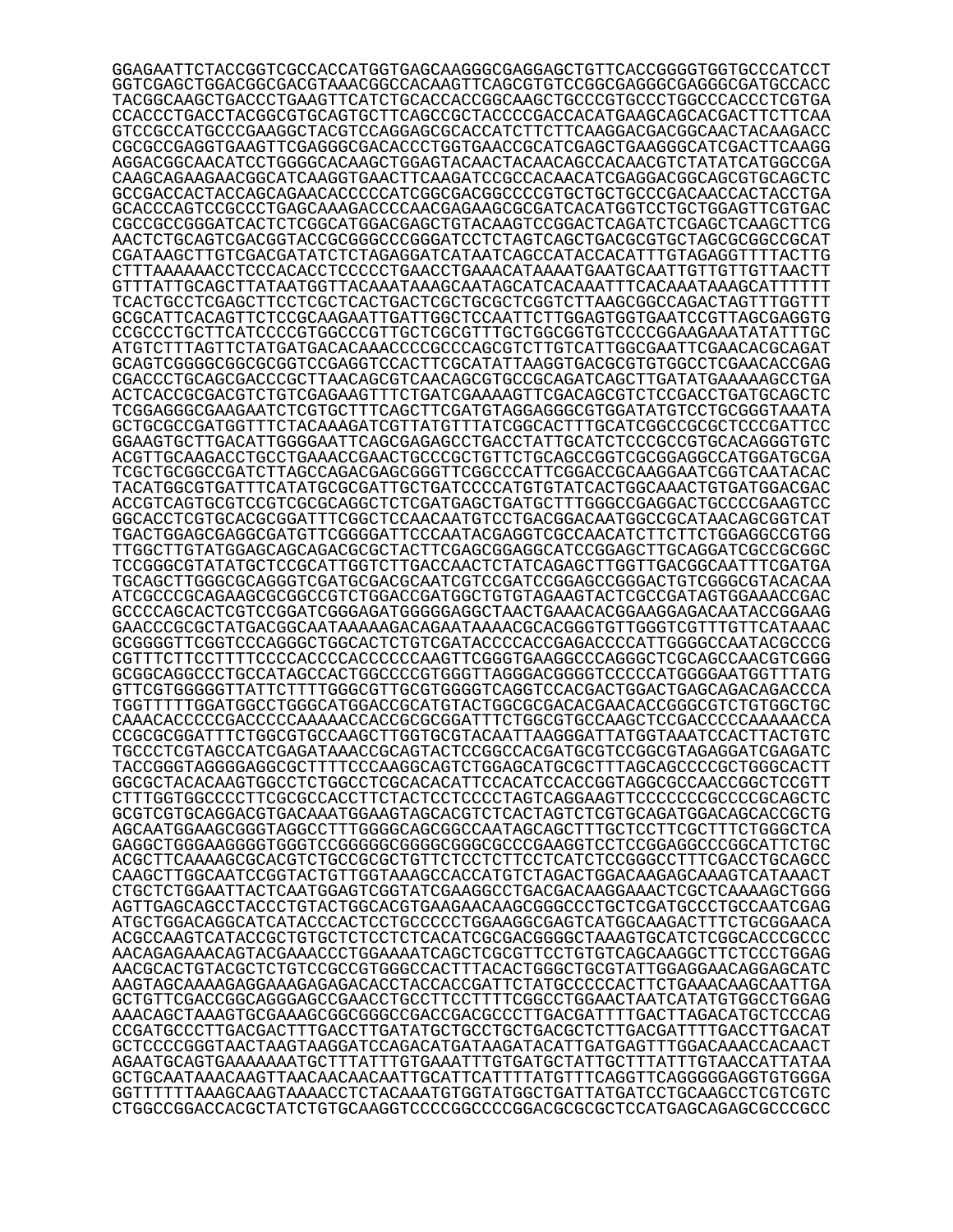GCCGAGGCGAAGACTCGGGCGGCGCCCTGCCCGTCCCACCAGGTCAACAGGCGGTAACCGGCCTCTTCAT CGGGAATGCGCGCGACCTTCAGCATCGCCGGCATGTCCCCCTGGCGGACGGGAAGTATCCAGCTCGACCA ACCATTGGTATGGCTTTTTCCCCGTATCCCCCCAGGTGTCTGCAGGCTCAAAGAGCAGCGAGAAGCGTTC AGAGGAAAGCGATCCCGTGCCACCTTCCCCGTGCCCGGGCTGTCCCCGCACGCTGCCGGCTCGGGGATGC GGGGGGAGCGCCGGACCGGAGCGGAGCCCCGGGCGGCTCGCTGCTGCCCCCTAGCGGGGGAGGGACGTAA TTACATCCCTGGGGGCTTTGGGGGGGGGCTGTCCCTGATATCTATAACAAGAAAATATATATATAATAAG TTATCACGTAAGTAGAACATGAAATAACAATATAATTATCGTATGAGTTAAATCTTAAAAGTCACGTAAA AGATAATCATGCGTCATTTTGACTCACGCGGTCGTTATAGTTCAAAATCAGTGACACTTACCGCATTGAC AAGCACGCCTCACGGGAGCTCCAAGCGGCGACTGAGATGTCCTAAATGCACAGCGACGGATTCGCGCTAT TTAGAAAGAGAGAGCAATATTTCAAGAATGCATGCGTCAATTTTACGCAGACTATCTTTCTAGGGTTAAT CTAGCTGCATCAGGATCATATCGTCGGGTCTTTTTTCCGGCTCAGTCATCGCCCAAGCTGGCGCTATCTG GGCATCGGGGAGGAAGAAGCCCGTGCCTTTTCCCGCGAGGTTGAAGCGGCATGGAAAGAGTTTGCCGAGG ATGACTGCTGCTGCATTGACGTTGAGCGAAAACGCACGTTTACCATGATGATTCGGGAAGGTGTGGCCAT GCACGCCTTTAACGGTGAACTGTTCGTTCAGGCCACCTGGGATACCAGTTCGTCGCGGCTTTTCCGGACA CAGTTCCGGATGGTCAGCCCGAAGCGCATCAGCAACCCGAACAATACCGGCGACAGCCGGAACTGCCGTG CCGGTGTGCAGATTAATGACAGCGGTGCGGCGCTGGGATATTACGTCAGCGAGGACGGGTATCCTGGCTG GATGCCGCAGAAATGGACATGGATACCCCGTGAGTTACCCGGCGGGCGCGCTTGGCGTAATCATGGTCAT AGCTGTTTCCTGTGTGAAATTGTTATCCGCTCACAATTCCACACAACATACGAGCCGGAAGCATAAAGTG TAAAGCCTGGGGTGCCTAATGAGTGAGCTAACTCACATTAATTGCGTTGCGCTCACTGCCCGCTTTCCAG TCGGGAAACCTGTCGTGCCAGCTGCATTAATGAATCGGCCAACGCGCGGGGAGAGGCGGTTTGCGTATTG GGCGCTCTTCCGCTTCCTCGCTCACTGACTCGCTGCGCTCGGTCGTTCGGCTGCGGCGAGCGGTATCAGC TCACTCAAAGGCGGTAATACGGTTATCCACAGAATCAGGGGATAACGCAGGAAAGAACATGTGAGCAAAA GGCCAGCAAAAGGCCAGGAACCGTAAAAAGGCCGCGTTGCTGGCGTTTTTCCATAGGCTCCGCCCCCCTG ACGAGCATCACAAAAATCGACGCTCAAGTCAGAGGTGGCGAAACCCGACAGGACTATAAAGATACCAGGC GTTTCCCCCTGGAAGCTCCCTCGTGCGCTCTCCTGTTCCGACCCTGCCGCTTACCGGATACCTGTCCGCC TTTCTCCCTTCGGGAAGCGTGGCGCTTTCTCATAGCTCACGCTGTAGGTATCTCAGTTCGGTGTAGGTCG TTCGCTCCAAGCTGGGCTGTGTGCACGAACCCCCCGTTCAGCCCGACCGCTGCGCCTTATCCGGTAACTA TCGTCTTGAGTCCAACCCGGTAAGACACGACTTATCGCCACTGGCAGCAGCCACTGGTAACAGGATTAGC AGAGCGAGGTATGTAGGCGGTGCTACAGAGTTCTTGAAGTGGTGGCCTAACTACGGCTACACTAGAAGGA CAGTATTTGGTATCTGCGCTCTGCTGAAGCCAGTTACCTTCGGAAAAAGAGTTGGTAGCTCTTGATCCGG CAAACAAACCACCGCTGGTAGCGGTGGTTTTTTTGTTTGCAAGCAGCAGATTACGCGCAGAAAAAAAGGA TCTCAAGAAGATCCTTTGATCTTTTCTACGGGGTCTGACGCTCAGTGGAACGAAAACTCACGTTAAGGGA TTTTGGTCATGAGATTATCAAAAAGGATCTTCACCTAGATCCTTTTAAATTAAAAATGAAGTTTTAAATC AATCTAAAGTATATATGAGTAAACTTGGTCTGACAGTTACCAATGCTTAATCAGTGAGGCACCTATCTCA GCGATCTGTCTATTTCGTTCATCCATAGTTGCCTGACTCCCCGTCGTGTAGATAACTACGATACGGGAGG GCTTACCATCTGGCCCCAGTGCTGCAATGATACCGCGAGACCCACGCTCACCGGCTCCAGATTTATCAGC AATAAACCAGCCAGCCGGAAGGGCCGAGCGCAGAAGTGGTCCTGCAACTTTATCCGCCTCCATCCAGTCT ATTAATTGTTGCCGGGAAGCTAGAGTAAGTAGTTCGCCAGTTAATAGTTTGCGCAACGTTGTTGCCATTG CTACAGGCATCGTGGTGTCACGCTCGTCGTTTGGTATGGCTTCATTCAGCTCCGGTTCCCAACGATCAAG GCGAGTTACATGATCCCCCATGTTGTGCAAAAAAGCGGTTAGCTCCTTCGGTCCTCCGATCGTTGTCAGA AGTAAGTTGGCCGCAGTGTTATCACTCATGGTTATGGCAGCACTGCATAATTCTCTTACTGTCATGCCAT CCGTAAGATGCTTTTCTGTGACTGGTGAGTGTACCAGCCAGGACAGAAATGCCTCGACTTCGCTGCTACC CAAGGTTGCCGGGTGACGCACACCGTGGAAACGGATGAAGGCACGAACCCAGTGGACATAAGCCTGTTCG GTTCGTAAGCTGTAATGCAAGTAGCGTATGCGCTCACGCAACTGGTCCAGAACCTTGACCGAACGCAGCG GTGGTAACGGCGCAGTGGCGGTTTTCATGGCTTGTTATGACTGTTTTTTTGGGGTACAGTCTATGCCTCG GGCATCCAAGCAGCAAGCGCGTTACGCCGTGGGTCGATGTTTGATGTTATGGAGCAGCAACGATGTTACG CAGCAGGGCAGTCGCCCTAAAACAAAGTTAAACATTATGAGGGAAGCGGTGATCGCCGAAGTATCGACTC AACTATCAGAGGTAGTTGGCGTCATCGAGCGCCATCTCGAACCGACGTTGCTGGCCGTACATTTGTACGG CTCCGCAGTGGATGGCGGCCTGAAGCCACACAGTGATATTGATTTGCTGGTTACGGTGACCGTAAGGCTT GATGAAACAACGCGGCGAGCTTTGATCAACGACCTTTTGGAAACTTCGGCTTCCCCTGGAGAGAGCGAGA TTCTCCGCGCTGTAGAAGTCACCATTGTTGTGCACGACGACATCATTCCGTGGCGTTATCCAGCTAAGCG CGAACTGCAATTTGGAGAATGGCAGCGCAATGACATTCTTGCAGGTATCTTCGAGCCAGCCACGATCGAC ATTGATCTGGCTATCTTGCTGACAAAAGCAAGAGAACATAGCGTTGCCTTGGTAGGTCCAGCGGCGGAGG AACTCTTTGATCCGGTTCCTGAACAGGATCTATTTGAGGCGCTAAATGAAACCTTAACGCTATGGAACTC GCCGCCCGACTGGGCTGGCGATGAGCGAAATGTAGTGCTTACGTTGTCCCGCATTTGGTACAGCGCAGTA ACCGGCAAAATCGCGCCGAAGGATGTCGCTGCCGACTGGGCAATGGAGCGCCTGCCGGCCCAGTATCAGC CCGTCATACTTGAAGCTAGACAGGCTTATCTTGGACAAGAAGAAGATCGCTTGGCCTCGCGCGCAGATCA GTTGGAAGAATTTGTCCACTACGTGAAAGGCGAGATCACCAAGGTAGTCGGCAAATAACCCTCGAGCCAC CCATGACCAAAATCCCTTAACGTGAGTTA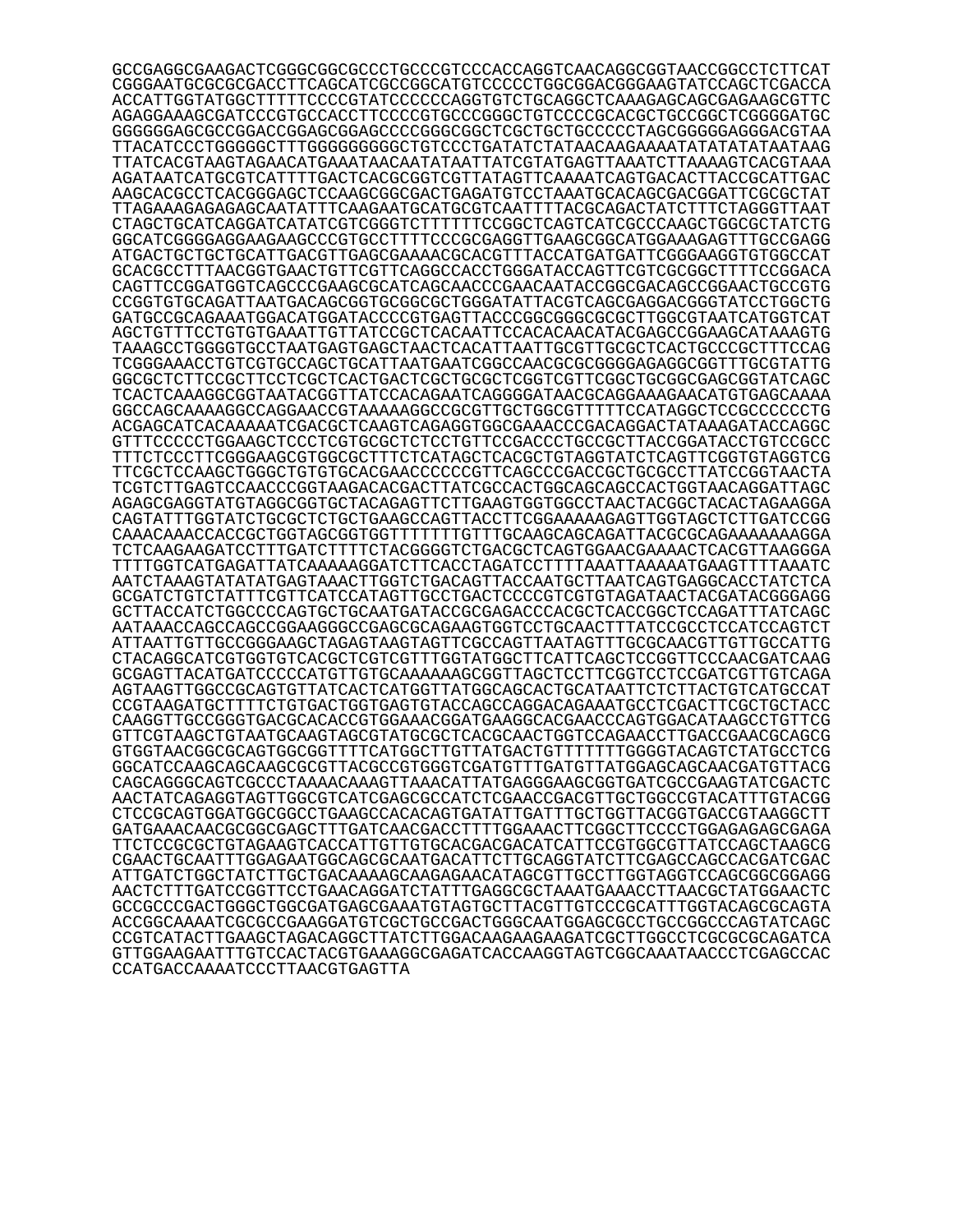## **Friday, April 5, 2013 12:14 AM Page 1 of 15**

| p855data                                                               | <b>BsiWI</b>                                                           |
|------------------------------------------------------------------------|------------------------------------------------------------------------|
|                                                                        |                                                                        |
|                                                                        |                                                                        |
|                                                                        |                                                                        |
|                                                                        |                                                                        |
|                                                                        | 3' PB-TR                                                               |
|                                                                        |                                                                        |
|                                                                        |                                                                        |
|                                                                        |                                                                        |
| 3' PB-TR                                                               |                                                                        |
| xpMPB F81-104                                                          |                                                                        |
|                                                                        |                                                                        |
|                                                                        |                                                                        |
|                                                                        |                                                                        |
| 3' PB-TR                                                               |                                                                        |
|                                                                        |                                                                        |
|                                                                        |                                                                        |
|                                                                        | <b>Core Ins</b>                                                        |
| $3'$ PB-TR                                                             |                                                                        |
| CAAAGCCCCCAGGGATGTAATTACGTCCCTCCCCCCTAGGGGCAGCAGCGAGCCGCCCCGGGGCTCCGC  |                                                                        |
|                                                                        |                                                                        |
| <b>Core Ins</b>                                                        |                                                                        |
|                                                                        |                                                                        |
| TCCGGTCCGGCGCTCCCCCCGCATCCCCGAGCCGGCAGCGTGCGGGGACAGCCCGGGCACGGGAAGGTG  |                                                                        |
|                                                                        |                                                                        |
| <b>Core Ins</b>                                                        |                                                                        |
| GCACGGGATCGCTTTCCTCTGAACGCTTCTCGCTGCTCTTTGAGCCTGCAGACACCTGGGGGGATACGGG |                                                                        |
|                                                                        |                                                                        |
| <b>Core Ins</b>                                                        |                                                                        |
|                                                                        | GAAAAGGCCTCACGAGGCCCTTTCGTCTTCACTCGAGTTTACTCCCTATCAGTGATAGAGAACGTATGTC |
|                                                                        |                                                                        |
| <b>Core Ins</b>                                                        | P tight tet-responsive promoter                                        |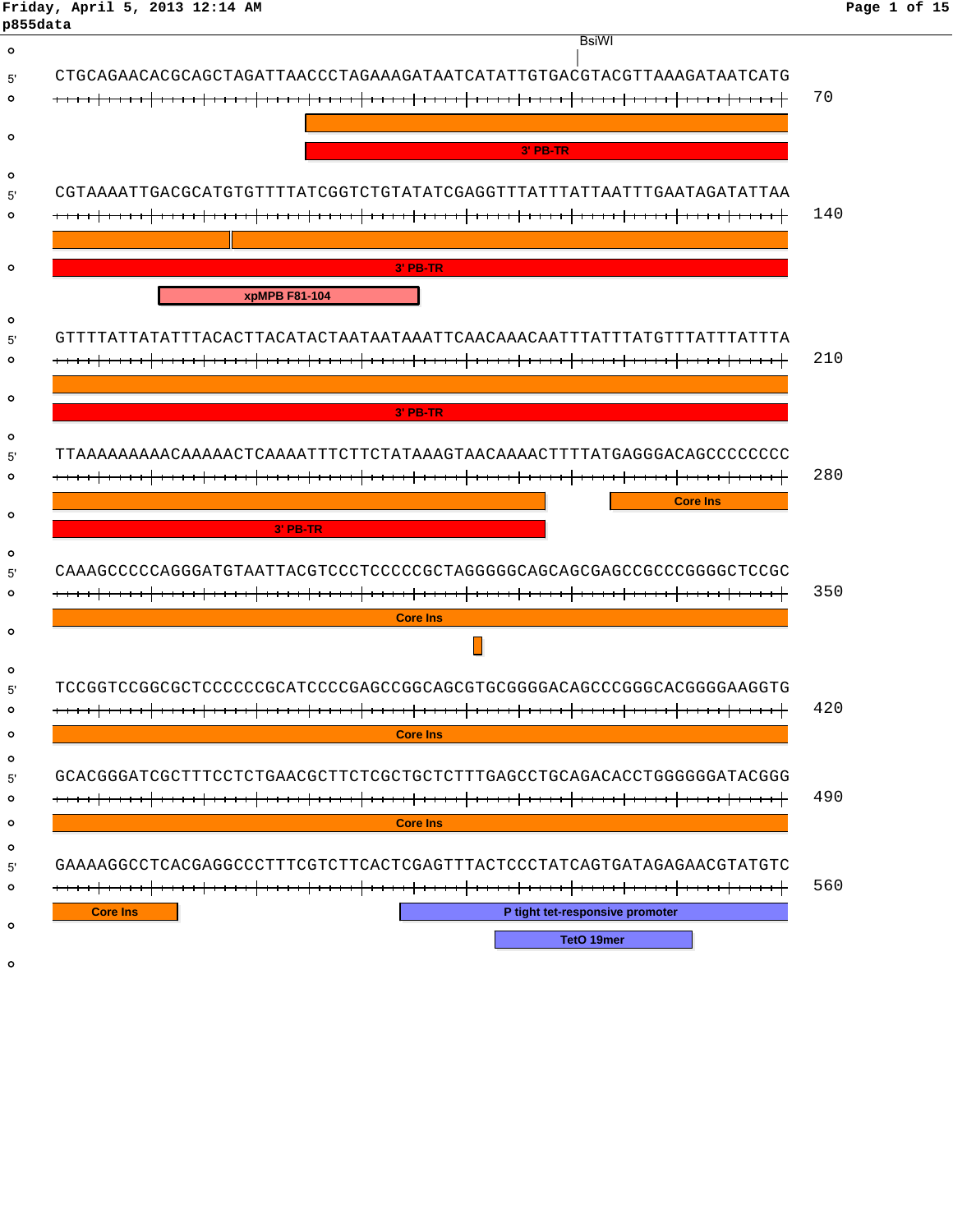| p855data                                                               |      |
|------------------------------------------------------------------------|------|
| GAGTTTACTCCCTATCAGTGATAGAGAACGATGTCGAGTTTACTCCCTATCAGTGATAGAGAACGTATGT |      |
|                                                                        | 630  |
| P tight tet-responsive promoter                                        |      |
| TetO 19 mer                                                            |      |
| TetO 19mer                                                             |      |
|                                                                        |      |
| CGAGTTTACTCCCTATCAGTGATAGAGAACGTATGTCGAGTTTACTCCCTATCAGTGATAGAGAACGTAT |      |
|                                                                        | 700  |
| P tight tet-responsive promoter                                        |      |
| <b>TetO 19mer</b>                                                      |      |
| TetO 19mer                                                             |      |
| GTCGAGTTTATCCCTATCAGTGATAGAGAACGTATGTCGAGTTTACTCCCTATCAGTGATAGAGAACGTA |      |
|                                                                        | 770  |
| P tight tet-responsive promoter                                        |      |
| <b>TetO 19mer</b>                                                      |      |
| TetO 19 mer                                                            |      |
|                                                                        |      |
| TGTCGAGGTAGGCGTGTACGGTGGGAGGCCTATATAAGCAGAGCTCGTTTAGTGAACCGTCAGATCGCCT |      |
|                                                                        | 840  |
|                                                                        |      |
| pCEP_fwd_primer                                                        |      |
| <b>LNCX_primer</b>                                                     |      |
| P tight tet-responsive promoter                                        |      |
| P min CMV delta                                                        |      |
| <b>TATA box</b>                                                        |      |
|                                                                        |      |
| GGAGAATTCTACCGGTCGCCACCATGGTGAGCAAGGGCGAGGAGCTGTTCACCGGGGTGGTGCCCATCCT |      |
| <b>EGFP</b>                                                            | 910  |
|                                                                        |      |
| GGTCGAGCTGGACGGCGACGTAAACGGCCACAAGTTCAGCGTGTCCGGCGAGGGCGAGGCGATGCCACC  |      |
|                                                                        | 980  |
| <b>EGFP</b>                                                            |      |
| TACGGCAAGCTGACCCTGAAGTTCATCTGCACCACCGGCAAGCTGCCCGTGCCCTGGCCCACCCTCGTGA |      |
|                                                                        | 1050 |
| <b>EGFP</b>                                                            |      |
| x EGFP beginning R                                                     |      |
|                                                                        |      |
| CCACCCTGACCTACGGCGTGCAGTGCTTCAGCCGCTACCCCGACCACATGAAGCAGCACGACTTCTTCAA | 1120 |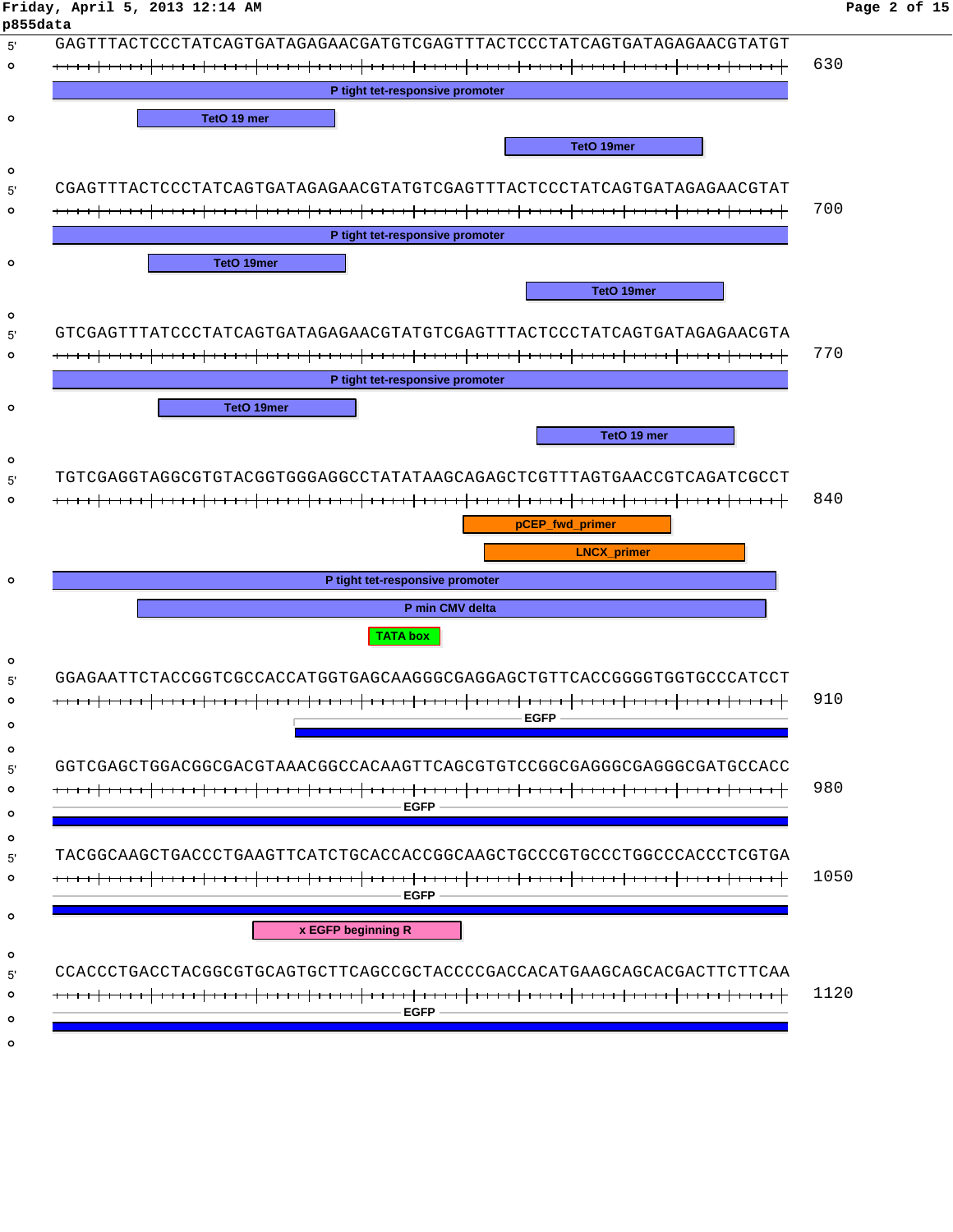| Friday, April 5, 2013 12:14 AM<br>p855data                              | Page 3 of 15 |
|-------------------------------------------------------------------------|--------------|
| Pfol                                                                    |              |
| GTCCGCCATGCCCGAAGGCTACGTCCAGGAGCGCACCATCTTCTTCAAGGACGACGGCAACTACAAGACC  |              |
| <b>EGFP</b>                                                             | 1190         |
| x EGFP 1/4F                                                             |              |
| CGCGCCGAGGTGAAGTTCGAGGGCGACACCCTGGTGAACCGCATCGAGCTGAAGGGCATCGACTTCAAGG  |              |
| <b>EGFP</b>                                                             | 1260         |
|                                                                         |              |
| AGGACGGCAACATCCTGGGGCACAAGCTGGAGTACAACTACAACAGCCACAACGTCTATATCATGGCCGA  |              |
| <b>EGFP</b>                                                             | 1330         |
| CAAGCAGAAGAACGGCATCAAGGTGAACTTCAAGATCCGCCACAACATCGAGGACGGCAGCGTGCAGCTC  |              |
|                                                                         | 1400         |
| <b>EGFP</b>                                                             |              |
| GCCGACCACTACCAGCAGAACACCCCCATCGGCGACGGCCCCGTGCTGCTGCCCGACAACCACTACCTGA  |              |
| <b>EGFP</b>                                                             | 1470         |
|                                                                         |              |
| GCACCCAGTCCGCCCTGAGCAAAGACCCCAACGAGAAGCGCGATCACATGGTCCTGCTGGAGTTCGTGAC  | 1540         |
| <b>EGFP</b>                                                             |              |
| <b>EGFP-C primer</b>                                                    |              |
| BsrGl                                                                   |              |
| CGCCGCCGGGAATCACTCTCGGCATGGACGAGCTGTACAACTCCGGACTCAGATCTCGAGCTCAAGCTTCA |              |
| <b>EGFP</b>                                                             | 1610         |
| multiple cloning site                                                   |              |
|                                                                         |              |
| Acc65I<br>Bmtl<br>Notl<br>Kpnl<br>Nhel                                  |              |
| AACTCTGCAGTCGACGGTACCGCGGGCCCGGGATCCTCTAGTCAGCTGACGCGTGCTAGCGCGCCGCAT   |              |
| <b>EGFP</b>                                                             | 1680         |
| multiple cloning site                                                   |              |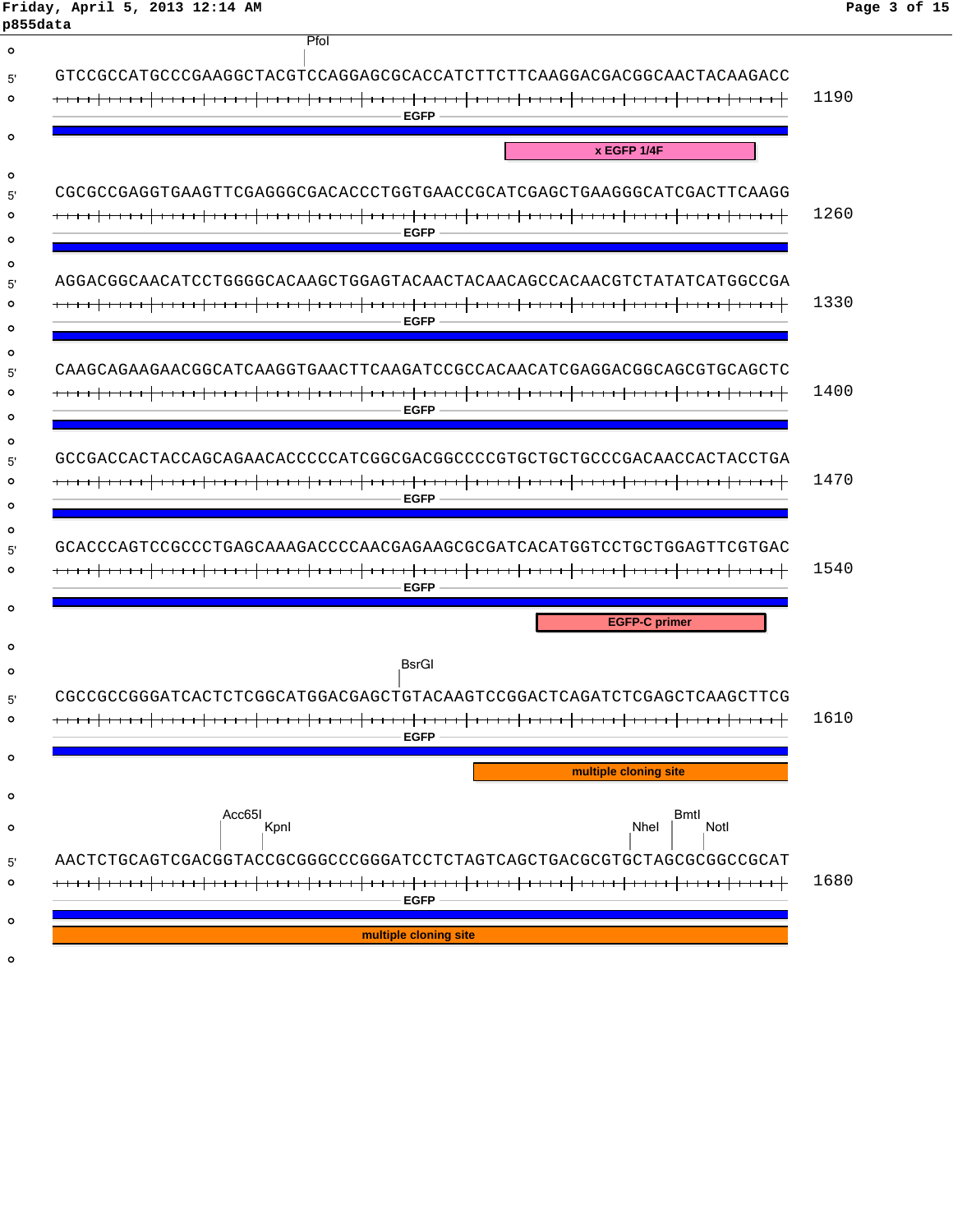| Friday, April 5, 2013 12:14 AM<br>p855data                             | Page 4 of 15 |
|------------------------------------------------------------------------|--------------|
| Clal                                                                   |              |
| CGATAAGCTTGTCGACGATATCTCTAGAGGATCATAATCAGCCATACCACATTTGTAGAGGTTTTACTTG |              |
|                                                                        | 1750         |
| <b>EGFP</b>                                                            |              |
| SV40 polyA                                                             |              |
| multiple cloning site                                                  |              |
|                                                                        |              |
|                                                                        | 1820         |
| SV40 polyA                                                             |              |
|                                                                        |              |
| GTTTATTGCAGCTTATAATGGTTACAAATAAAGCAATAGCATCACAAATTTCACAAATAAAGCATTTTTT |              |
|                                                                        | 1890         |
| SV40 polyA                                                             |              |
|                                                                        |              |
| AfIII                                                                  |              |
| TCACTGCCTCGAGCTTCCTCGCTCACTGACTCGCTGCGCTCGGTCTTAAGCGGCCAGACTAGTTTGGTTT |              |
|                                                                        | 1960         |
| SV40 polyA -                                                           |              |
| GCGCATTCACAGTTCTCCGCAAGAATTGATTGGCTCCAATTCTTGGAGTGGTGAATCCGTTAGCGAGGTG |              |
|                                                                        | 2030         |
|                                                                        |              |
| CCGCCCTGCTTCATCCCCGTGGCCCGTTGCTCGCGTTTGCTGGCGGTGTCCCCGGAAGAAATATATTTGC |              |
|                                                                        | 2100         |
| <b>HSV TK promoter</b>                                                 |              |
| ATGTCTTTAGTTCTATGATGACACAAACCCCGCCCAGCGTCTTGTCATTGGCGAATTCGAACACGCAGAT |              |
|                                                                        | 2170         |
| <b>HSV TK promoter</b>                                                 |              |
| xTK prom 1/3 R                                                         |              |
|                                                                        |              |
| GCAGTCGGGGCGGCGCGGTCCGAGGTCCACTTCGCATATTAAGGTGACGCGTGTGGCCTCGAACACCGAG |              |
|                                                                        | 2240         |
| <b>HSV TK promoter</b>                                                 |              |
|                                                                        |              |
| CGACCCTGCAGCGACCCGCTTAACAGCGTCAACAGCGTGCCGCAGATCAGCTTGATATGAAAAAGCCTGA | 2310         |
| $\Gamma$ hygromycintant gene                                           |              |
| <b>HSV TK promoter</b><br>K<br>Е<br>М<br>K                             |              |
| $\overline{2}$<br>3                                                    |              |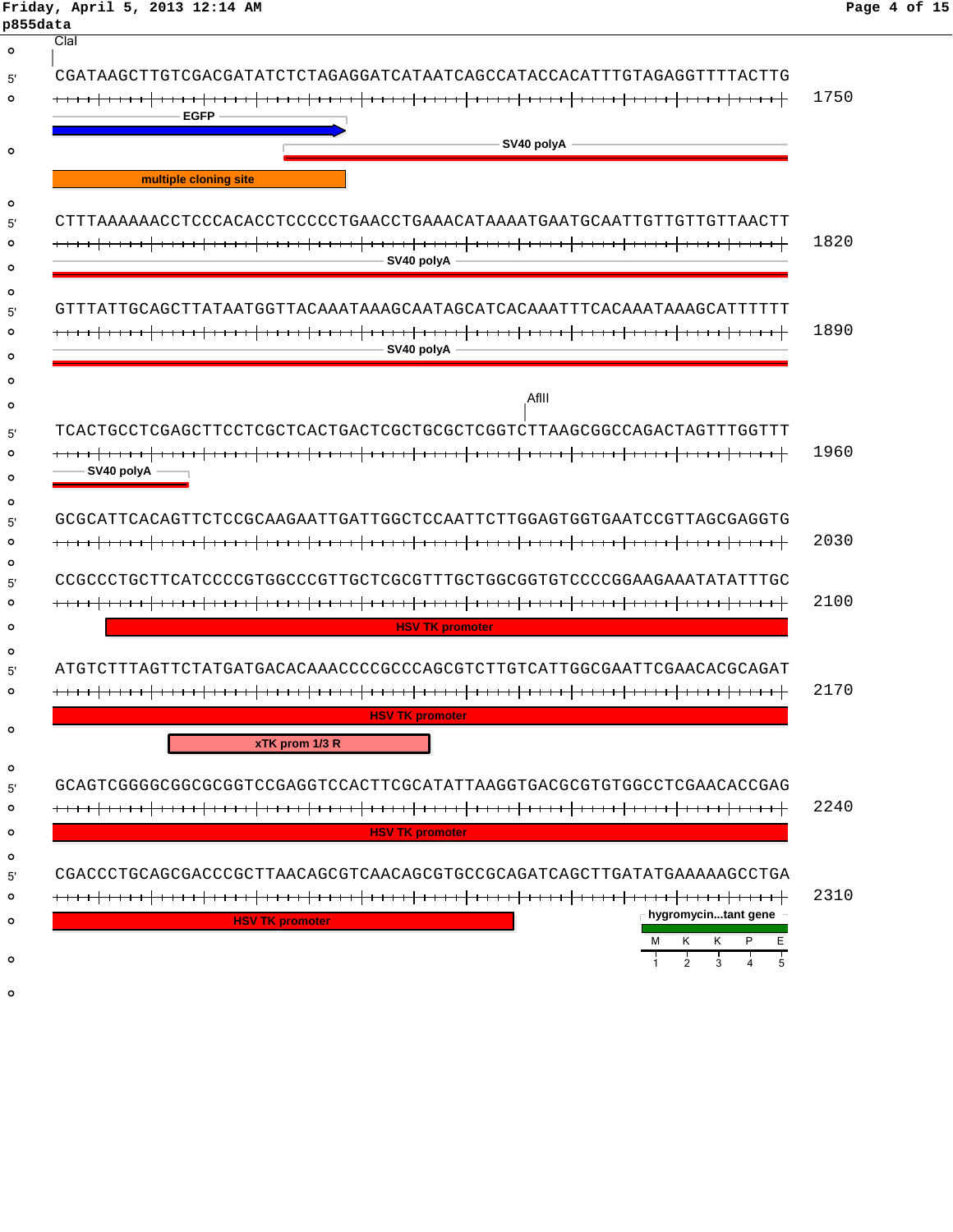#### **Friday, April 5, 2013 12:14 AM Page 5 of 15 p855data**

|                                   | Aatll                  | ACTCACCGCGACGTCTGTCGAGAAGTTTCTGATCGAAAAGTTCGACAGCGTCTCCGACCTGATGCAGCTC                                         |
|-----------------------------------|------------------------|----------------------------------------------------------------------------------------------------------------|
|                                   |                        |                                                                                                                |
|                                   |                        | hygromycin resistant gene                                                                                      |
| т<br>Т<br>A                       | S<br>v<br>Ε            | F<br>D<br>V<br>S<br>D<br>Κ<br>F.<br>E.<br>κ<br>S<br>м<br>Q                                                     |
| 8                                 | 9<br>10<br>12<br>11    | 13<br>17<br>18<br>19<br>20<br>22<br>23<br>24<br>26<br>27<br>14<br>15<br>16<br>21<br>25                         |
|                                   |                        |                                                                                                                |
|                                   |                        | TCGGAGGGCGAAGAATCTCGTGCTTTCAGCTTCGATGTAGGAGGGCGTGGATATGTCCTGCGGGTAAATA                                         |
|                                   |                        | hygromycin resistant gene                                                                                      |
| S<br>Е<br>G<br>Е                  | E.<br>S<br>R           | S<br>F<br>G<br>V<br>F<br>D<br>V<br>G<br>Y<br>V<br>R<br>N<br>Α<br>R<br>G<br>L                                   |
| 29<br>30<br>32<br>31              | 35<br>33<br>34         | т<br>45<br>46<br>36<br>38<br>39<br>40<br>41<br>42<br>43<br>47<br>48<br>49<br>37<br>44<br>50<br>51              |
|                                   |                        |                                                                                                                |
|                                   |                        | GCTGCGCCGATGGTTTCTACAAAGATCGTTATGTTTATCGGCACTTTGCATCGGCCGCGCTCCCGATTCC                                         |
|                                   |                        | hygromycin resistant gene                                                                                      |
| D<br>S<br>С<br>Α                  | G<br>F.<br>Κ<br>Y      | D<br>R<br>P<br>Y<br>V<br>Y<br>R<br>н<br>F<br>Α<br>S<br>Α<br>Α<br>L                                             |
| $\overline{53}$<br>52<br>55<br>54 | 57<br>56<br>58         | $\overline{71}$<br>72<br>59<br>61<br>62<br>64<br>65<br>66<br>67<br>68<br>70<br>73<br>60<br>63<br>69<br>74      |
|                                   |                        |                                                                                                                |
|                                   |                        | GGAAGTGCTTGACATTGGGGAATTCAGCGAGAGCCTGACCTATTGCATCTCCCGCCGTGCACAGGGTGTC                                         |
|                                   |                        |                                                                                                                |
|                                   |                        |                                                                                                                |
|                                   |                        | hygromycin resistant gene                                                                                      |
| Ε<br>$\vee$                       | D<br>E<br>G<br>I.<br>т | F<br>Е<br>Y<br>C<br>S<br>S<br>S<br>T<br>R<br>R<br>Q<br>G<br>L<br>A<br>т<br>т<br>Т                              |
| 78<br>76<br>77                    | 79<br>80<br>81<br>82   | 83<br>84<br>85<br>86<br>87<br>88<br>89<br>90<br>91<br>92<br>93<br>94<br>95<br>96<br>97                         |
|                                   |                        |                                                                                                                |
|                                   |                        | ACGTTGCAAGACCTGCCTGAAACCGAACTGCCCGCTGTTCTGCAGCCGGTCGCGGAGGCCATGGATGCGA                                         |
|                                   |                        | hygromycin resistant gene                                                                                      |
|                                   |                        | xhygro 1/3 R                                                                                                   |
| Ð                                 | P<br>Е                 | P<br>Е<br>v<br>т<br>L<br>A<br>Q                                                                                |
| 99<br>100<br>102<br>101           | 103<br>104<br>105      | 109<br>106<br>107<br>108<br>112<br>113<br>115<br>116<br>117<br>118<br>119<br>120<br>121<br>110<br>- 111<br>114 |
|                                   |                        |                                                                                                                |
| AsiSI                             |                        |                                                                                                                |
|                                   |                        | TCGCTGCGGCCGATCTTAGCCAGACGAGCGGGTTCGGCCCATTCGGACCGCAAGGAATCGGTCAATACAC                                         |
|                                   |                        |                                                                                                                |
|                                   |                        | hygromycin resistant gene                                                                                      |
|                                   |                        | xhygro 1/3F                                                                                                    |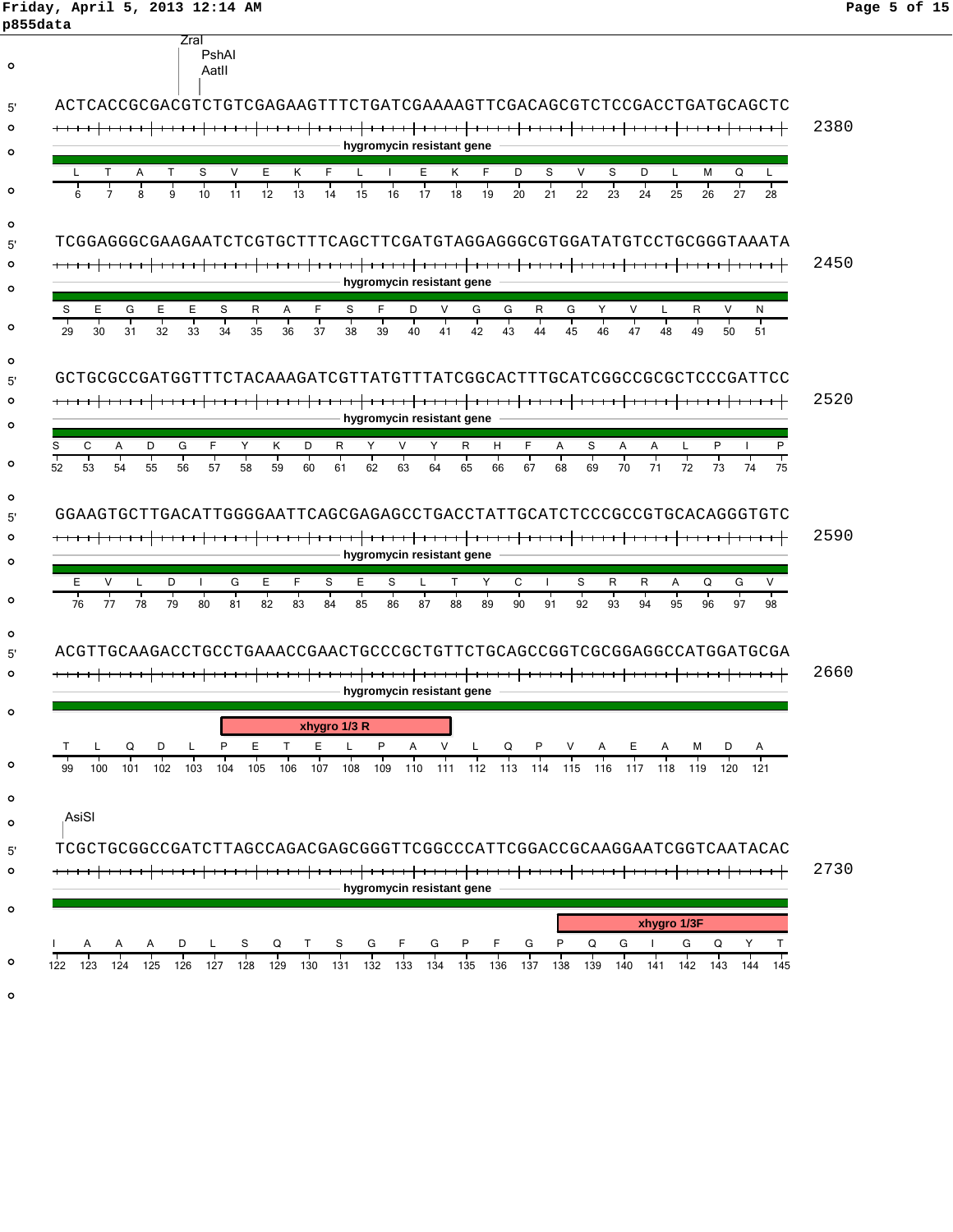# **Friday, April 5, 2013 12:14 AM Page 6 of 15**

| TACATGGCGTGATTTCATATGCGCGATTGCTGATCCCCATGTGTATCACTGGCAAACTGTGATGGACGAC                                                                                                                                                                        |
|-----------------------------------------------------------------------------------------------------------------------------------------------------------------------------------------------------------------------------------------------|
|                                                                                                                                                                                                                                               |
|                                                                                                                                                                                                                                               |
| hygromycin resistant gene                                                                                                                                                                                                                     |
|                                                                                                                                                                                                                                               |
| C<br>Α<br>Α<br>D<br>P<br>Н<br>Н<br>W<br>D<br>D<br>w<br>R<br>V<br>Y<br>Q<br>V<br>м                                                                                                                                                             |
| 152<br>157<br>158<br>160<br>161<br>163<br>164<br>165<br>166<br>146<br>147<br>148<br>149<br>150<br>151<br>153<br>154<br>155<br>156<br>159<br>162<br>167<br>168                                                                                 |
|                                                                                                                                                                                                                                               |
| ACCGTCAGTGCGTCCGTCGCGCAGGCTCTCGATGAGCTGATGCTTTGGGCCGAGGACTGCCCGAAGTCC                                                                                                                                                                         |
|                                                                                                                                                                                                                                               |
| hygromycin resistant gene                                                                                                                                                                                                                     |
| E<br>D<br>C<br>P<br>E<br>V<br>S<br>Q<br>D<br>Е<br>М<br>W<br>Α<br>V<br>S<br>A<br>v<br>A<br>A                                                                                                                                                   |
| 185<br>176<br>182<br>186<br>188<br>170<br>172<br>173<br>174<br>175<br>177<br>178<br>179<br>180<br>183<br>184<br>187<br>189<br>169<br>171<br>181<br>190<br>191                                                                                 |
|                                                                                                                                                                                                                                               |
| GGCACCTCGTGCACGCGGATTTCGGCTCCAACAATGTCCTGACGGACAATGGCCGCATAACAGCGGTCAT                                                                                                                                                                        |
|                                                                                                                                                                                                                                               |
| hygromycin resistant gene                                                                                                                                                                                                                     |
| H<br>v<br>v<br>н<br>A<br>D<br>F<br>G<br>S<br>N<br>N<br>т<br>D<br>N<br>G<br>R<br>т<br>A                                                                                                                                                        |
| 195<br>196<br>198<br>199<br>202<br>204<br>205<br>207<br>208<br>210<br>213<br>193<br>194<br>197<br>200<br>201<br>203<br>206<br>209<br>211<br>212<br>192<br>214<br>215                                                                          |
|                                                                                                                                                                                                                                               |
| TGACTGGAGCGAGGCGATGTTCGGGGATTCCCAATACGAGGTCGCCAACATCTTCTTCTGGAGGCCGTGG                                                                                                                                                                        |
|                                                                                                                                                                                                                                               |
| hygromycin resistant gene                                                                                                                                                                                                                     |
| xhy/3F                                                                                                                                                                                                                                        |
| D<br>W<br>G<br>S<br>Q<br>Y<br>Е<br>W<br>R.<br>N                                                                                                                                                                                               |
| 220<br>221<br>222<br>223<br>224<br>225<br>226<br>227<br>228<br>229<br>230<br>231<br>232<br>233<br>234<br>235<br>216<br>217 218<br>219<br>236<br>237<br>238                                                                                    |
|                                                                                                                                                                                                                                               |
|                                                                                                                                                                                                                                               |
|                                                                                                                                                                                                                                               |
|                                                                                                                                                                                                                                               |
| hvaromvcin resistant gene                                                                                                                                                                                                                     |
|                                                                                                                                                                                                                                               |
| xhygro 2/3F                                                                                                                                                                                                                                   |
| A<br>C<br>м<br>E.<br>Q<br>F.<br>Е<br>P<br>Е.<br>Q<br>T.<br>R<br>Y<br>R<br>R<br>H<br>Ι.<br>A<br>G<br>S<br>P<br>R                                                                                                                               |
| 243 244<br>245<br>246 247<br>248<br>249<br>250<br>252<br>255<br>240 241<br>242<br>251<br>253<br>254<br>256<br>257<br>258<br>259<br>260<br>261                                                                                                 |
|                                                                                                                                                                                                                                               |
|                                                                                                                                                                                                                                               |
|                                                                                                                                                                                                                                               |
| hygromycin resistant gene                                                                                                                                                                                                                     |
| $\mathsf{R}$<br>S<br>G<br>F<br>A<br>Y<br>M<br>R<br>G<br>D<br>Q<br>Y<br>Q<br>V<br>D<br>N<br>D<br>D<br>L                                                                                                                                        |
| 280<br>265<br>267<br>268<br>269<br>271<br>272<br>273<br>274<br>279<br>283<br>263<br>264<br>266<br>270<br>275<br>276<br>277<br>278<br>281<br>282<br>284<br>285                                                                                 |
|                                                                                                                                                                                                                                               |
|                                                                                                                                                                                                                                               |
| TTGGCTTGTATGGAGCAGCAGACGCGCTACTTCGAGCGGAGGCATCCGGAGCTTGCAGGATCGCCGCGCG<br>L<br>239<br>TCCGGGCGTATATGCTCCGCATTGGTCTTGACCAACTCTATCAGAGCTTGGTTGACGGCAATTTCGATGA<br>262<br>TGCAGCTTGGGCGCAGGGTCGATGCGACGCAATCGTCCGATCCGGAGCCGGGACTGTCGGGCGTACACAA |
| hygromycin resistant gene                                                                                                                                                                                                                     |
| Q<br>R<br>C<br>A<br>R<br>S<br>A<br>G<br>T.<br>V<br>G<br>R<br>T.<br>Q<br>Α<br>w<br>A<br>G<br>D<br>$\mathbf{I}$<br>V<br>G<br>A                                                                                                                  |
| 290<br>293<br>295<br>298<br>299<br>300<br>301<br>302<br>304<br>305<br>307<br>287<br>288<br>289<br>291<br>292<br>294<br>296<br>297<br>303<br>306<br>308<br>286                                                                                 |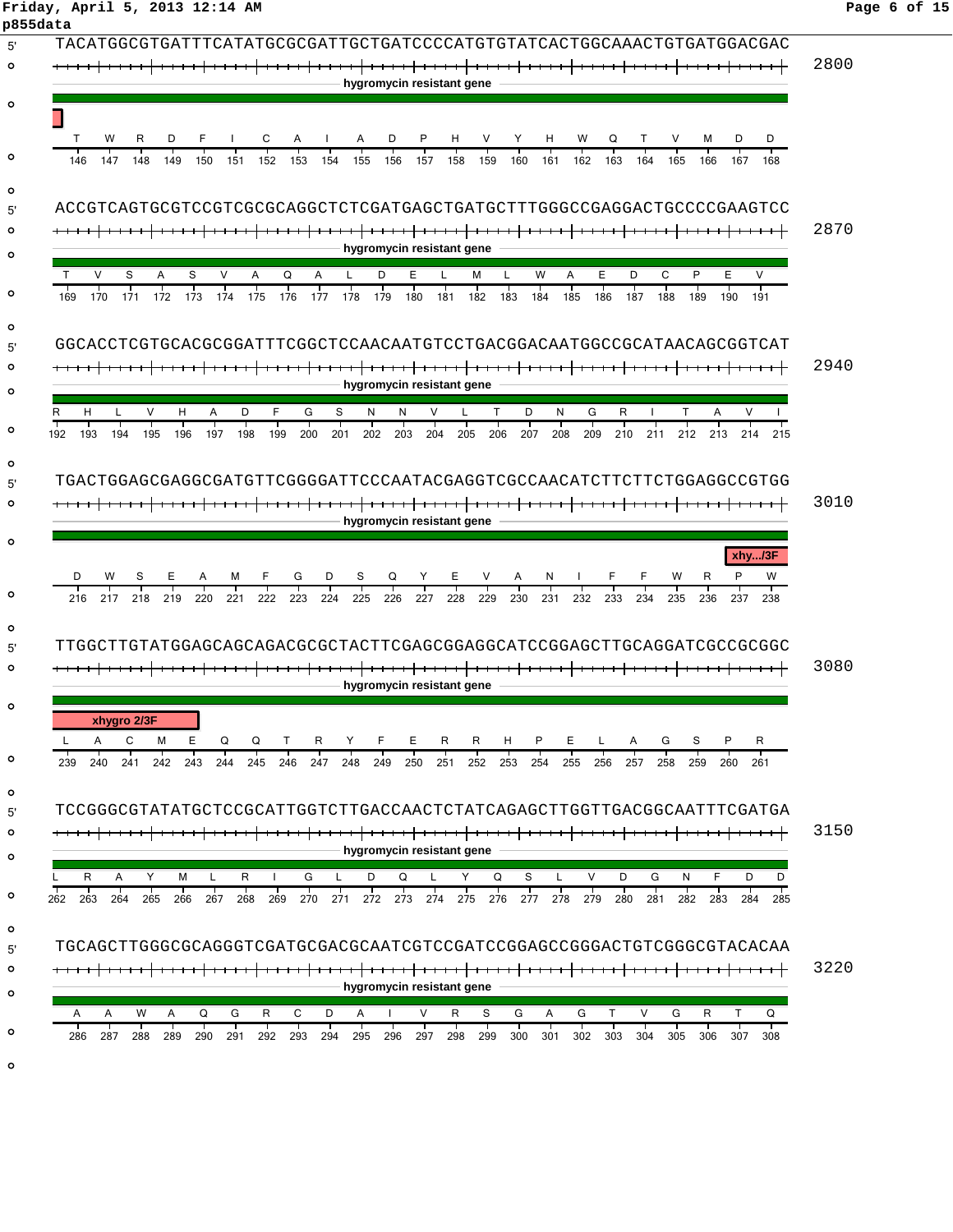#### **Friday, April 5, 2013 12:14 AM Page 7 of 15 p855data**

| hygromycin resistant gene<br>R<br>S<br>$\vee$<br>D<br>G<br>C<br>V<br>Е<br>$\vee$<br>D<br>S<br>G<br>R<br>W<br>T.<br>Α<br>N<br>R<br>A<br>A<br>A<br>L<br>312<br>313<br>314<br>315<br>316<br>317<br>318<br>319<br>320<br>321<br>322<br>323<br>324<br>325<br>326<br>327<br>328<br>309<br>310<br>311<br>329<br>330<br>331<br>GCCCCAGCACTCGTCCGGATCGGGAGATGGGGAGGCTAACTGAAACACGGAAGGAGACAATACCGGAAG<br>hygromycin resistant gene<br>HSV Fragment containing TK poly A signal <b>NALL ASS</b><br>R<br>P.<br>Е,<br>M<br>G<br>$E_{\perp}$<br>A<br>333<br>335<br>336<br>340<br>342<br>343<br>334<br>337<br>338<br>339<br>341<br>344<br>345<br>346<br>GAACCCGCGCTATGACGGCAATAAAAAGACAGAATAAAACGCACGGGTGTTTGGGTCGTTTTGTTCATAAAC<br><b>NATIONAL PROPERTY IS A SET OF A SET OF A SET OF A SIGNAL PROPERTY ASSESS</b><br><b>NAMEL ASSESSMENT CONTAINING THE SET OF STATE ASSESSMENT CONTAINING</b> THE POID A Signal Assessment Development Containing TK poly A signal<br>CGTTTCTTCCTTTTCCCCACCCCACCCCCAAGTTCGGGTGAAGGCCCAGGGCTCGCAGCCAACGTCGGG<br><b>EXAMPLE 2018 HASA Fragment containing TK poly A signal EXAMPLE 2018</b><br>SanDI<br>GCGGCAGGCCCTGCCATAGCCACTGGCCCCGTGGGTTAGGGACGGGTCCCCCATGGGGAATGGTTTATG<br>HSV Fragment containing TK poly A signal <b>National Assessment</b><br>xTKpolyA 1/2F<br>xTKpolyA 1/2F<br>TGGTTTTTGGATGGCCTGGGCATGGACCGCATGTACTGGCGCGACACGAACACCGGGCGTCTGTGGCTGC<br>____________________________HSV Fragment containing TK poly A signal _______________________________<br>CAAACACCCCCGACCCCCAAAAACCACCGCGCGGATTTCTGGCGTGCCAAGCTCCGACCCCCAAAAACCA<br><b>EXAMPLE 2014 THE SET ASSESS</b> EXAMPLE 2014 THE SET AND THE SET AND THE SET ASSESSMENT ASSESSMENT AND THE SET AND THE SET ASSESSMENT AND THE SET AND THE SET AND THE SET AND THE SET AND THE SET AND THE SET AND THE SET AND TH | ATCGCCCGCAGAAGCGCGGCCGTCTGGACCGATGGCTGTGTAGAAGTACTCGCCGATAGTGGAAACCGAC |
|--------------------------------------------------------------------------------------------------------------------------------------------------------------------------------------------------------------------------------------------------------------------------------------------------------------------------------------------------------------------------------------------------------------------------------------------------------------------------------------------------------------------------------------------------------------------------------------------------------------------------------------------------------------------------------------------------------------------------------------------------------------------------------------------------------------------------------------------------------------------------------------------------------------------------------------------------------------------------------------------------------------------------------------------------------------------------------------------------------------------------------------------------------------------------------------------------------------------------------------------------------------------------------------------------------------------------------------------------------------------------------------------------------------------------------------------------------------------------------------------------------------------------------------------------------------------------------------------------------------------------------------------------------------------------------------------------------------------------------------------------------------------------------------------------------------|------------------------------------------------------------------------|
|                                                                                                                                                                                                                                                                                                                                                                                                                                                                                                                                                                                                                                                                                                                                                                                                                                                                                                                                                                                                                                                                                                                                                                                                                                                                                                                                                                                                                                                                                                                                                                                                                                                                                                                                                                                                              |                                                                        |
|                                                                                                                                                                                                                                                                                                                                                                                                                                                                                                                                                                                                                                                                                                                                                                                                                                                                                                                                                                                                                                                                                                                                                                                                                                                                                                                                                                                                                                                                                                                                                                                                                                                                                                                                                                                                              |                                                                        |
|                                                                                                                                                                                                                                                                                                                                                                                                                                                                                                                                                                                                                                                                                                                                                                                                                                                                                                                                                                                                                                                                                                                                                                                                                                                                                                                                                                                                                                                                                                                                                                                                                                                                                                                                                                                                              |                                                                        |
|                                                                                                                                                                                                                                                                                                                                                                                                                                                                                                                                                                                                                                                                                                                                                                                                                                                                                                                                                                                                                                                                                                                                                                                                                                                                                                                                                                                                                                                                                                                                                                                                                                                                                                                                                                                                              |                                                                        |
|                                                                                                                                                                                                                                                                                                                                                                                                                                                                                                                                                                                                                                                                                                                                                                                                                                                                                                                                                                                                                                                                                                                                                                                                                                                                                                                                                                                                                                                                                                                                                                                                                                                                                                                                                                                                              |                                                                        |
|                                                                                                                                                                                                                                                                                                                                                                                                                                                                                                                                                                                                                                                                                                                                                                                                                                                                                                                                                                                                                                                                                                                                                                                                                                                                                                                                                                                                                                                                                                                                                                                                                                                                                                                                                                                                              |                                                                        |
|                                                                                                                                                                                                                                                                                                                                                                                                                                                                                                                                                                                                                                                                                                                                                                                                                                                                                                                                                                                                                                                                                                                                                                                                                                                                                                                                                                                                                                                                                                                                                                                                                                                                                                                                                                                                              |                                                                        |
|                                                                                                                                                                                                                                                                                                                                                                                                                                                                                                                                                                                                                                                                                                                                                                                                                                                                                                                                                                                                                                                                                                                                                                                                                                                                                                                                                                                                                                                                                                                                                                                                                                                                                                                                                                                                              |                                                                        |
|                                                                                                                                                                                                                                                                                                                                                                                                                                                                                                                                                                                                                                                                                                                                                                                                                                                                                                                                                                                                                                                                                                                                                                                                                                                                                                                                                                                                                                                                                                                                                                                                                                                                                                                                                                                                              |                                                                        |
|                                                                                                                                                                                                                                                                                                                                                                                                                                                                                                                                                                                                                                                                                                                                                                                                                                                                                                                                                                                                                                                                                                                                                                                                                                                                                                                                                                                                                                                                                                                                                                                                                                                                                                                                                                                                              |                                                                        |
|                                                                                                                                                                                                                                                                                                                                                                                                                                                                                                                                                                                                                                                                                                                                                                                                                                                                                                                                                                                                                                                                                                                                                                                                                                                                                                                                                                                                                                                                                                                                                                                                                                                                                                                                                                                                              |                                                                        |
|                                                                                                                                                                                                                                                                                                                                                                                                                                                                                                                                                                                                                                                                                                                                                                                                                                                                                                                                                                                                                                                                                                                                                                                                                                                                                                                                                                                                                                                                                                                                                                                                                                                                                                                                                                                                              |                                                                        |
|                                                                                                                                                                                                                                                                                                                                                                                                                                                                                                                                                                                                                                                                                                                                                                                                                                                                                                                                                                                                                                                                                                                                                                                                                                                                                                                                                                                                                                                                                                                                                                                                                                                                                                                                                                                                              |                                                                        |
|                                                                                                                                                                                                                                                                                                                                                                                                                                                                                                                                                                                                                                                                                                                                                                                                                                                                                                                                                                                                                                                                                                                                                                                                                                                                                                                                                                                                                                                                                                                                                                                                                                                                                                                                                                                                              | 332                                                                    |
|                                                                                                                                                                                                                                                                                                                                                                                                                                                                                                                                                                                                                                                                                                                                                                                                                                                                                                                                                                                                                                                                                                                                                                                                                                                                                                                                                                                                                                                                                                                                                                                                                                                                                                                                                                                                              |                                                                        |
|                                                                                                                                                                                                                                                                                                                                                                                                                                                                                                                                                                                                                                                                                                                                                                                                                                                                                                                                                                                                                                                                                                                                                                                                                                                                                                                                                                                                                                                                                                                                                                                                                                                                                                                                                                                                              |                                                                        |
|                                                                                                                                                                                                                                                                                                                                                                                                                                                                                                                                                                                                                                                                                                                                                                                                                                                                                                                                                                                                                                                                                                                                                                                                                                                                                                                                                                                                                                                                                                                                                                                                                                                                                                                                                                                                              |                                                                        |
|                                                                                                                                                                                                                                                                                                                                                                                                                                                                                                                                                                                                                                                                                                                                                                                                                                                                                                                                                                                                                                                                                                                                                                                                                                                                                                                                                                                                                                                                                                                                                                                                                                                                                                                                                                                                              |                                                                        |
|                                                                                                                                                                                                                                                                                                                                                                                                                                                                                                                                                                                                                                                                                                                                                                                                                                                                                                                                                                                                                                                                                                                                                                                                                                                                                                                                                                                                                                                                                                                                                                                                                                                                                                                                                                                                              |                                                                        |
|                                                                                                                                                                                                                                                                                                                                                                                                                                                                                                                                                                                                                                                                                                                                                                                                                                                                                                                                                                                                                                                                                                                                                                                                                                                                                                                                                                                                                                                                                                                                                                                                                                                                                                                                                                                                              |                                                                        |
|                                                                                                                                                                                                                                                                                                                                                                                                                                                                                                                                                                                                                                                                                                                                                                                                                                                                                                                                                                                                                                                                                                                                                                                                                                                                                                                                                                                                                                                                                                                                                                                                                                                                                                                                                                                                              | GCGGGGTTCGGTCCCAGGGCTGGCACTCTGTCGATACCCCACCGAGACCCCATTGGGGCCAATACGCCCG |
|                                                                                                                                                                                                                                                                                                                                                                                                                                                                                                                                                                                                                                                                                                                                                                                                                                                                                                                                                                                                                                                                                                                                                                                                                                                                                                                                                                                                                                                                                                                                                                                                                                                                                                                                                                                                              |                                                                        |
|                                                                                                                                                                                                                                                                                                                                                                                                                                                                                                                                                                                                                                                                                                                                                                                                                                                                                                                                                                                                                                                                                                                                                                                                                                                                                                                                                                                                                                                                                                                                                                                                                                                                                                                                                                                                              |                                                                        |
|                                                                                                                                                                                                                                                                                                                                                                                                                                                                                                                                                                                                                                                                                                                                                                                                                                                                                                                                                                                                                                                                                                                                                                                                                                                                                                                                                                                                                                                                                                                                                                                                                                                                                                                                                                                                              |                                                                        |
|                                                                                                                                                                                                                                                                                                                                                                                                                                                                                                                                                                                                                                                                                                                                                                                                                                                                                                                                                                                                                                                                                                                                                                                                                                                                                                                                                                                                                                                                                                                                                                                                                                                                                                                                                                                                              |                                                                        |
|                                                                                                                                                                                                                                                                                                                                                                                                                                                                                                                                                                                                                                                                                                                                                                                                                                                                                                                                                                                                                                                                                                                                                                                                                                                                                                                                                                                                                                                                                                                                                                                                                                                                                                                                                                                                              |                                                                        |
|                                                                                                                                                                                                                                                                                                                                                                                                                                                                                                                                                                                                                                                                                                                                                                                                                                                                                                                                                                                                                                                                                                                                                                                                                                                                                                                                                                                                                                                                                                                                                                                                                                                                                                                                                                                                              |                                                                        |
|                                                                                                                                                                                                                                                                                                                                                                                                                                                                                                                                                                                                                                                                                                                                                                                                                                                                                                                                                                                                                                                                                                                                                                                                                                                                                                                                                                                                                                                                                                                                                                                                                                                                                                                                                                                                              |                                                                        |
|                                                                                                                                                                                                                                                                                                                                                                                                                                                                                                                                                                                                                                                                                                                                                                                                                                                                                                                                                                                                                                                                                                                                                                                                                                                                                                                                                                                                                                                                                                                                                                                                                                                                                                                                                                                                              |                                                                        |
|                                                                                                                                                                                                                                                                                                                                                                                                                                                                                                                                                                                                                                                                                                                                                                                                                                                                                                                                                                                                                                                                                                                                                                                                                                                                                                                                                                                                                                                                                                                                                                                                                                                                                                                                                                                                              |                                                                        |
|                                                                                                                                                                                                                                                                                                                                                                                                                                                                                                                                                                                                                                                                                                                                                                                                                                                                                                                                                                                                                                                                                                                                                                                                                                                                                                                                                                                                                                                                                                                                                                                                                                                                                                                                                                                                              |                                                                        |
|                                                                                                                                                                                                                                                                                                                                                                                                                                                                                                                                                                                                                                                                                                                                                                                                                                                                                                                                                                                                                                                                                                                                                                                                                                                                                                                                                                                                                                                                                                                                                                                                                                                                                                                                                                                                              |                                                                        |
|                                                                                                                                                                                                                                                                                                                                                                                                                                                                                                                                                                                                                                                                                                                                                                                                                                                                                                                                                                                                                                                                                                                                                                                                                                                                                                                                                                                                                                                                                                                                                                                                                                                                                                                                                                                                              |                                                                        |
|                                                                                                                                                                                                                                                                                                                                                                                                                                                                                                                                                                                                                                                                                                                                                                                                                                                                                                                                                                                                                                                                                                                                                                                                                                                                                                                                                                                                                                                                                                                                                                                                                                                                                                                                                                                                              |                                                                        |
|                                                                                                                                                                                                                                                                                                                                                                                                                                                                                                                                                                                                                                                                                                                                                                                                                                                                                                                                                                                                                                                                                                                                                                                                                                                                                                                                                                                                                                                                                                                                                                                                                                                                                                                                                                                                              |                                                                        |
|                                                                                                                                                                                                                                                                                                                                                                                                                                                                                                                                                                                                                                                                                                                                                                                                                                                                                                                                                                                                                                                                                                                                                                                                                                                                                                                                                                                                                                                                                                                                                                                                                                                                                                                                                                                                              |                                                                        |
|                                                                                                                                                                                                                                                                                                                                                                                                                                                                                                                                                                                                                                                                                                                                                                                                                                                                                                                                                                                                                                                                                                                                                                                                                                                                                                                                                                                                                                                                                                                                                                                                                                                                                                                                                                                                              |                                                                        |
|                                                                                                                                                                                                                                                                                                                                                                                                                                                                                                                                                                                                                                                                                                                                                                                                                                                                                                                                                                                                                                                                                                                                                                                                                                                                                                                                                                                                                                                                                                                                                                                                                                                                                                                                                                                                              |                                                                        |
|                                                                                                                                                                                                                                                                                                                                                                                                                                                                                                                                                                                                                                                                                                                                                                                                                                                                                                                                                                                                                                                                                                                                                                                                                                                                                                                                                                                                                                                                                                                                                                                                                                                                                                                                                                                                              |                                                                        |
|                                                                                                                                                                                                                                                                                                                                                                                                                                                                                                                                                                                                                                                                                                                                                                                                                                                                                                                                                                                                                                                                                                                                                                                                                                                                                                                                                                                                                                                                                                                                                                                                                                                                                                                                                                                                              |                                                                        |
|                                                                                                                                                                                                                                                                                                                                                                                                                                                                                                                                                                                                                                                                                                                                                                                                                                                                                                                                                                                                                                                                                                                                                                                                                                                                                                                                                                                                                                                                                                                                                                                                                                                                                                                                                                                                              |                                                                        |
|                                                                                                                                                                                                                                                                                                                                                                                                                                                                                                                                                                                                                                                                                                                                                                                                                                                                                                                                                                                                                                                                                                                                                                                                                                                                                                                                                                                                                                                                                                                                                                                                                                                                                                                                                                                                              |                                                                        |
|                                                                                                                                                                                                                                                                                                                                                                                                                                                                                                                                                                                                                                                                                                                                                                                                                                                                                                                                                                                                                                                                                                                                                                                                                                                                                                                                                                                                                                                                                                                                                                                                                                                                                                                                                                                                              |                                                                        |
|                                                                                                                                                                                                                                                                                                                                                                                                                                                                                                                                                                                                                                                                                                                                                                                                                                                                                                                                                                                                                                                                                                                                                                                                                                                                                                                                                                                                                                                                                                                                                                                                                                                                                                                                                                                                              |                                                                        |
|                                                                                                                                                                                                                                                                                                                                                                                                                                                                                                                                                                                                                                                                                                                                                                                                                                                                                                                                                                                                                                                                                                                                                                                                                                                                                                                                                                                                                                                                                                                                                                                                                                                                                                                                                                                                              |                                                                        |
|                                                                                                                                                                                                                                                                                                                                                                                                                                                                                                                                                                                                                                                                                                                                                                                                                                                                                                                                                                                                                                                                                                                                                                                                                                                                                                                                                                                                                                                                                                                                                                                                                                                                                                                                                                                                              |                                                                        |
|                                                                                                                                                                                                                                                                                                                                                                                                                                                                                                                                                                                                                                                                                                                                                                                                                                                                                                                                                                                                                                                                                                                                                                                                                                                                                                                                                                                                                                                                                                                                                                                                                                                                                                                                                                                                              |                                                                        |
|                                                                                                                                                                                                                                                                                                                                                                                                                                                                                                                                                                                                                                                                                                                                                                                                                                                                                                                                                                                                                                                                                                                                                                                                                                                                                                                                                                                                                                                                                                                                                                                                                                                                                                                                                                                                              |                                                                        |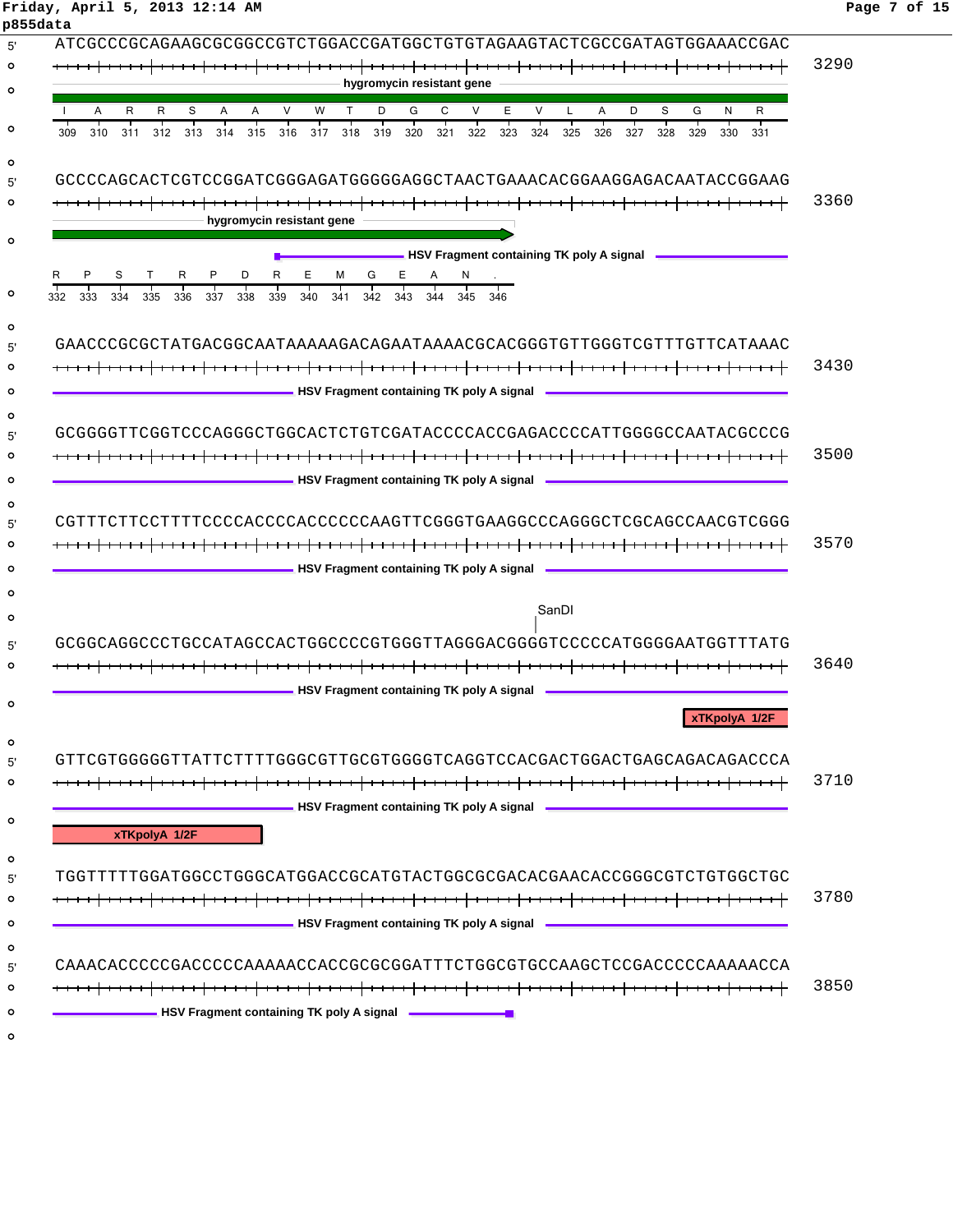|          | Friday, April 5, 2013 12:14 AM |                                                                        | Page 8 of 15 |
|----------|--------------------------------|------------------------------------------------------------------------|--------------|
| p855data |                                |                                                                        |              |
|          |                                | CCGCGCGGATTTCTGGCGTGCCAAGCTTGGTGCGTACAATTAAGGGATTATGGTAAATCCACTTACTGTC |              |
| $\circ$  |                                |                                                                        | 3920         |
| . O      |                                | human PGK promoter                                                     |              |

| human PGK promoter<br>TGCCCTCGTAGCCATCGAGATAAACCGCAGTACTCCGGCCACGATGCGTCCGGCGTAGAGGATCGAGATC<br>human PGK promoter<br>TACCGGGTAGGGGAGGCGCTTTTCCCAAGGCAGTCTGGAGCATGCGCTTTAGCAGCCCCCGCTGGGCACTT<br>human PGK promoter<br>GGCGCTACACAAGTGGCCTCTGGCCTCGCACACATTCCACATCCACCGGTAGGCGCCAACCGGCTCCGTT<br>human PGK promoter<br>human PGK promoter<br>GCGTCGTGCAGGACGTGACAAATGGAAGTAGCACGTCTCACTAGTCTCGTGCAGATGGACAGCACCGCTG<br>human PGK promoter<br>AGCAATGGAAGCGGGTAGGCCTTTGGGGCAAGCGCCAATAGCAGCTTTGCTCCTTCGCTTTCTGGGCTCA<br>human PGK promoter<br>GAGGCTGGGAAGGGGTGGGTCCGGGGGCGGGGCGGCCCCCGAAGGTCCTCCGGAGGCCCGGCATTCTGC<br>human PGK promoter<br>TCTCCTCTTCCTCATCTCCGGGCCTTTCGACCTGCAGCC<br>ACGCTTCAAAAGCGCACGTCTGCCGCGCTGT<br>human PGK promoter<br>CAAGCTTGGCAATCCGGTACTGTTGGTAAAGCCACCATGTCTAGACTGGACAAGGCAAAGTCATAAACT<br>human PGK promoter<br>Tet-On 3G<br>м<br>Κ<br>S<br>N<br>10<br>11<br>CTGCTCTGGAATTACTCAATGGAGTCGGTATCGAAGGCCTGACGACAAGGAAACTCGCTCAAAAGCTGGG<br>Tet-On 3G<br>V<br>G<br>E.<br>G<br>Α<br>Е<br>L<br>N<br>G<br>G<br>L<br>Τ<br>Τ<br>R<br>Κ<br>Α<br>Q<br>Κ<br>L<br>L.<br>L<br>L<br>┯<br>35<br>22<br>21<br>29<br>13<br>15<br>16<br>17<br>19<br>20<br>23<br>24<br>26<br>27<br>28<br>30<br>32<br>33<br>34<br>12<br>14<br>18<br>25<br>31 |  |
|------------------------------------------------------------------------------------------------------------------------------------------------------------------------------------------------------------------------------------------------------------------------------------------------------------------------------------------------------------------------------------------------------------------------------------------------------------------------------------------------------------------------------------------------------------------------------------------------------------------------------------------------------------------------------------------------------------------------------------------------------------------------------------------------------------------------------------------------------------------------------------------------------------------------------------------------------------------------------------------------------------------------------------------------------------------------------------------------------------------------------------------------------------------------------------------------------------------------------------------------------|--|
|                                                                                                                                                                                                                                                                                                                                                                                                                                                                                                                                                                                                                                                                                                                                                                                                                                                                                                                                                                                                                                                                                                                                                                                                                                                      |  |
|                                                                                                                                                                                                                                                                                                                                                                                                                                                                                                                                                                                                                                                                                                                                                                                                                                                                                                                                                                                                                                                                                                                                                                                                                                                      |  |
|                                                                                                                                                                                                                                                                                                                                                                                                                                                                                                                                                                                                                                                                                                                                                                                                                                                                                                                                                                                                                                                                                                                                                                                                                                                      |  |
|                                                                                                                                                                                                                                                                                                                                                                                                                                                                                                                                                                                                                                                                                                                                                                                                                                                                                                                                                                                                                                                                                                                                                                                                                                                      |  |
|                                                                                                                                                                                                                                                                                                                                                                                                                                                                                                                                                                                                                                                                                                                                                                                                                                                                                                                                                                                                                                                                                                                                                                                                                                                      |  |
|                                                                                                                                                                                                                                                                                                                                                                                                                                                                                                                                                                                                                                                                                                                                                                                                                                                                                                                                                                                                                                                                                                                                                                                                                                                      |  |
|                                                                                                                                                                                                                                                                                                                                                                                                                                                                                                                                                                                                                                                                                                                                                                                                                                                                                                                                                                                                                                                                                                                                                                                                                                                      |  |
|                                                                                                                                                                                                                                                                                                                                                                                                                                                                                                                                                                                                                                                                                                                                                                                                                                                                                                                                                                                                                                                                                                                                                                                                                                                      |  |
|                                                                                                                                                                                                                                                                                                                                                                                                                                                                                                                                                                                                                                                                                                                                                                                                                                                                                                                                                                                                                                                                                                                                                                                                                                                      |  |
|                                                                                                                                                                                                                                                                                                                                                                                                                                                                                                                                                                                                                                                                                                                                                                                                                                                                                                                                                                                                                                                                                                                                                                                                                                                      |  |
|                                                                                                                                                                                                                                                                                                                                                                                                                                                                                                                                                                                                                                                                                                                                                                                                                                                                                                                                                                                                                                                                                                                                                                                                                                                      |  |
|                                                                                                                                                                                                                                                                                                                                                                                                                                                                                                                                                                                                                                                                                                                                                                                                                                                                                                                                                                                                                                                                                                                                                                                                                                                      |  |
|                                                                                                                                                                                                                                                                                                                                                                                                                                                                                                                                                                                                                                                                                                                                                                                                                                                                                                                                                                                                                                                                                                                                                                                                                                                      |  |
|                                                                                                                                                                                                                                                                                                                                                                                                                                                                                                                                                                                                                                                                                                                                                                                                                                                                                                                                                                                                                                                                                                                                                                                                                                                      |  |
|                                                                                                                                                                                                                                                                                                                                                                                                                                                                                                                                                                                                                                                                                                                                                                                                                                                                                                                                                                                                                                                                                                                                                                                                                                                      |  |
|                                                                                                                                                                                                                                                                                                                                                                                                                                                                                                                                                                                                                                                                                                                                                                                                                                                                                                                                                                                                                                                                                                                                                                                                                                                      |  |
|                                                                                                                                                                                                                                                                                                                                                                                                                                                                                                                                                                                                                                                                                                                                                                                                                                                                                                                                                                                                                                                                                                                                                                                                                                                      |  |
|                                                                                                                                                                                                                                                                                                                                                                                                                                                                                                                                                                                                                                                                                                                                                                                                                                                                                                                                                                                                                                                                                                                                                                                                                                                      |  |
|                                                                                                                                                                                                                                                                                                                                                                                                                                                                                                                                                                                                                                                                                                                                                                                                                                                                                                                                                                                                                                                                                                                                                                                                                                                      |  |
|                                                                                                                                                                                                                                                                                                                                                                                                                                                                                                                                                                                                                                                                                                                                                                                                                                                                                                                                                                                                                                                                                                                                                                                                                                                      |  |
|                                                                                                                                                                                                                                                                                                                                                                                                                                                                                                                                                                                                                                                                                                                                                                                                                                                                                                                                                                                                                                                                                                                                                                                                                                                      |  |
|                                                                                                                                                                                                                                                                                                                                                                                                                                                                                                                                                                                                                                                                                                                                                                                                                                                                                                                                                                                                                                                                                                                                                                                                                                                      |  |
|                                                                                                                                                                                                                                                                                                                                                                                                                                                                                                                                                                                                                                                                                                                                                                                                                                                                                                                                                                                                                                                                                                                                                                                                                                                      |  |
|                                                                                                                                                                                                                                                                                                                                                                                                                                                                                                                                                                                                                                                                                                                                                                                                                                                                                                                                                                                                                                                                                                                                                                                                                                                      |  |
|                                                                                                                                                                                                                                                                                                                                                                                                                                                                                                                                                                                                                                                                                                                                                                                                                                                                                                                                                                                                                                                                                                                                                                                                                                                      |  |
|                                                                                                                                                                                                                                                                                                                                                                                                                                                                                                                                                                                                                                                                                                                                                                                                                                                                                                                                                                                                                                                                                                                                                                                                                                                      |  |
|                                                                                                                                                                                                                                                                                                                                                                                                                                                                                                                                                                                                                                                                                                                                                                                                                                                                                                                                                                                                                                                                                                                                                                                                                                                      |  |
|                                                                                                                                                                                                                                                                                                                                                                                                                                                                                                                                                                                                                                                                                                                                                                                                                                                                                                                                                                                                                                                                                                                                                                                                                                                      |  |
|                                                                                                                                                                                                                                                                                                                                                                                                                                                                                                                                                                                                                                                                                                                                                                                                                                                                                                                                                                                                                                                                                                                                                                                                                                                      |  |
|                                                                                                                                                                                                                                                                                                                                                                                                                                                                                                                                                                                                                                                                                                                                                                                                                                                                                                                                                                                                                                                                                                                                                                                                                                                      |  |
|                                                                                                                                                                                                                                                                                                                                                                                                                                                                                                                                                                                                                                                                                                                                                                                                                                                                                                                                                                                                                                                                                                                                                                                                                                                      |  |
|                                                                                                                                                                                                                                                                                                                                                                                                                                                                                                                                                                                                                                                                                                                                                                                                                                                                                                                                                                                                                                                                                                                                                                                                                                                      |  |
|                                                                                                                                                                                                                                                                                                                                                                                                                                                                                                                                                                                                                                                                                                                                                                                                                                                                                                                                                                                                                                                                                                                                                                                                                                                      |  |
|                                                                                                                                                                                                                                                                                                                                                                                                                                                                                                                                                                                                                                                                                                                                                                                                                                                                                                                                                                                                                                                                                                                                                                                                                                                      |  |
|                                                                                                                                                                                                                                                                                                                                                                                                                                                                                                                                                                                                                                                                                                                                                                                                                                                                                                                                                                                                                                                                                                                                                                                                                                                      |  |
|                                                                                                                                                                                                                                                                                                                                                                                                                                                                                                                                                                                                                                                                                                                                                                                                                                                                                                                                                                                                                                                                                                                                                                                                                                                      |  |
|                                                                                                                                                                                                                                                                                                                                                                                                                                                                                                                                                                                                                                                                                                                                                                                                                                                                                                                                                                                                                                                                                                                                                                                                                                                      |  |
|                                                                                                                                                                                                                                                                                                                                                                                                                                                                                                                                                                                                                                                                                                                                                                                                                                                                                                                                                                                                                                                                                                                                                                                                                                                      |  |
|                                                                                                                                                                                                                                                                                                                                                                                                                                                                                                                                                                                                                                                                                                                                                                                                                                                                                                                                                                                                                                                                                                                                                                                                                                                      |  |
|                                                                                                                                                                                                                                                                                                                                                                                                                                                                                                                                                                                                                                                                                                                                                                                                                                                                                                                                                                                                                                                                                                                                                                                                                                                      |  |
|                                                                                                                                                                                                                                                                                                                                                                                                                                                                                                                                                                                                                                                                                                                                                                                                                                                                                                                                                                                                                                                                                                                                                                                                                                                      |  |
|                                                                                                                                                                                                                                                                                                                                                                                                                                                                                                                                                                                                                                                                                                                                                                                                                                                                                                                                                                                                                                                                                                                                                                                                                                                      |  |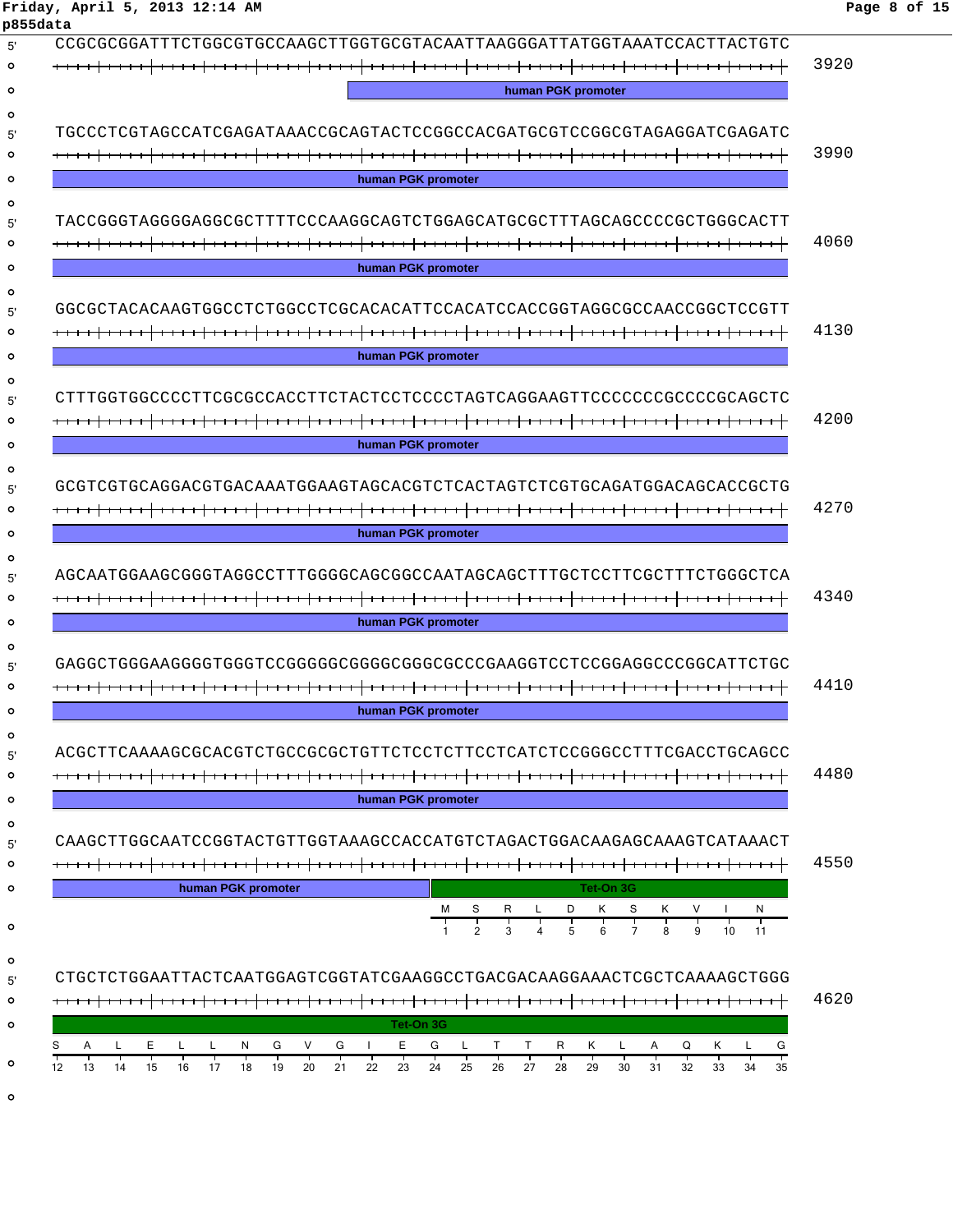# **Friday, April 5, 2013 12:14 AM Page 9 of 15**

|               | p855data                                                                                                                                                                                                                                  |      |
|---------------|-------------------------------------------------------------------------------------------------------------------------------------------------------------------------------------------------------------------------------------------|------|
| $\circ$       | Pmll                                                                                                                                                                                                                                      |      |
| 5'            | AGTTGAGCAGCCTACCCTGTACTGGCACGTGAAGAACAAGCGGGCCCTGCTCGATGCCCTGCCAATCGAG                                                                                                                                                                    |      |
| $\circ$       |                                                                                                                                                                                                                                           | 4690 |
| $\circ$       | Tet-On 3G                                                                                                                                                                                                                                 |      |
| $\circ$       | P<br>Y<br>Κ<br>P<br>E.<br>v<br>Е<br>Q<br>т<br>W<br>V<br>Κ<br>N<br>R<br>L<br>D<br>H<br>A<br>L<br>A<br>L                                                                                                                                    |      |
|               | 36<br>37<br>38<br>39<br>42<br>45<br>48<br>54<br>40<br>41<br>43<br>44<br>46<br>47<br>49<br>50<br>51<br>52<br>53<br>55<br>56<br>57<br>58                                                                                                    |      |
| $\circ$<br>5' | ATGCTGGACAGGCATCATACCCACTCCTGCCCCTGGAAGGCGAGTCATGGCAAGACTTTCTGCGGAACA                                                                                                                                                                     |      |
|               |                                                                                                                                                                                                                                           | 4760 |
|               | Tet-On 3G                                                                                                                                                                                                                                 |      |
|               | Е<br>S<br>R<br>S<br>C<br>P<br>G<br>Е<br>W<br>Q<br>D<br>F<br>м<br>D<br>н<br>T<br>H<br>R<br>N.<br>н                                                                                                                                         |      |
|               | $\frac{1}{75}$<br>76<br>65<br>72<br>78<br>62<br>68<br>73<br>77<br>59<br>63<br>64<br>66<br>67<br>69<br>70<br>71<br>74<br>79<br>60<br>61<br>80<br>81                                                                                        |      |
|               |                                                                                                                                                                                                                                           |      |
|               | Nrul                                                                                                                                                                                                                                      |      |
|               |                                                                                                                                                                                                                                           |      |
|               |                                                                                                                                                                                                                                           | 4830 |
|               | Tet-On 3G<br>S<br>R<br>D<br>P<br>A<br>Y<br>C<br>Α<br>L<br>Κ<br>V<br>н<br>R<br>N.<br>ĸ<br>S<br>R<br>L<br>H<br>G<br>A<br>L<br>G<br>т                                                                                                        |      |
|               | 88<br>92<br>85<br>86<br>89<br>90<br>93<br>96<br>97<br>98<br>100<br>102<br>82<br>83<br>84<br>87<br>91<br>94<br>95<br>99<br>101<br>103<br>104<br>105                                                                                        |      |
|               |                                                                                                                                                                                                                                           |      |
|               | Psrl                                                                                                                                                                                                                                      |      |
|               | AACAGAGAAACAGTACGAAACCCTGGAAAATCAGCTCGCGTTCCTGTGTCAGCAAGGCTTCTCCCTGGAG                                                                                                                                                                    |      |
|               |                                                                                                                                                                                                                                           | 4900 |
|               | Tet-On 3G                                                                                                                                                                                                                                 |      |
|               | т<br>E<br>E<br>F<br>Q<br>F<br>Е<br>K<br>Q<br>Y<br>E.<br>т<br>N<br>Q<br>L<br>A<br>C<br>Q<br>G<br>S                                                                                                                                         |      |
|               | 106<br>107<br>108<br>109<br>112<br>115<br>116<br>119<br>120<br>121<br>122<br>123<br>124<br>128<br>110<br>111<br>113<br>114<br>117<br>118<br>125<br>126<br>127                                                                             |      |
|               | Psrl'                                                                                                                                                                                                                                     |      |
|               |                                                                                                                                                                                                                                           |      |
|               | AACGCACTGTACGCTCTCTCCCCCCGTGGCCACTTTACACTGGGCTGCGTATTGGAGGAACAGGAGCATC                                                                                                                                                                    | 4970 |
|               | Tet-On 3G                                                                                                                                                                                                                                 |      |
|               | xTET-ON 3G 1/2F                                                                                                                                                                                                                           |      |
|               | H<br>F.<br>L<br>G<br>C<br>V<br>E.<br>Е<br>Q<br>Е.<br>H<br>$\mathsf{L}$<br>S<br>A<br>V<br>G<br>T<br>L<br>A<br>Y<br>A<br>N.                                                                                                                 |      |
|               | 129 130 131 132 133 134 135 136 137 138 139 140 141 142 143 144 145 146 147 148 149 150 151                                                                                                                                               |      |
|               |                                                                                                                                                                                                                                           |      |
|               | AAGTAGCAAAAGAGAAAGAGAAGAGACACCTACCACCGATTCTATGCCCCCACTTCTGAAACAAGCAATTGA                                                                                                                                                                  |      |
|               |                                                                                                                                                                                                                                           | 5040 |
|               | Tet-On 3G<br>v                                                                                                                                                                                                                            |      |
|               | Е<br>Е.<br>R<br>Е<br>P<br>T.<br>D<br>S<br>P<br>P<br>Ε<br>K<br>T.<br>T<br>м<br>L<br>L<br>Q<br>Α<br>K<br>152 153<br>156 157<br>158<br>159 160 161<br>162 163 164<br>165 166 167 168 169 170<br>174 175<br>154<br>155<br>171<br>172<br>- 173 |      |
|               |                                                                                                                                                                                                                                           |      |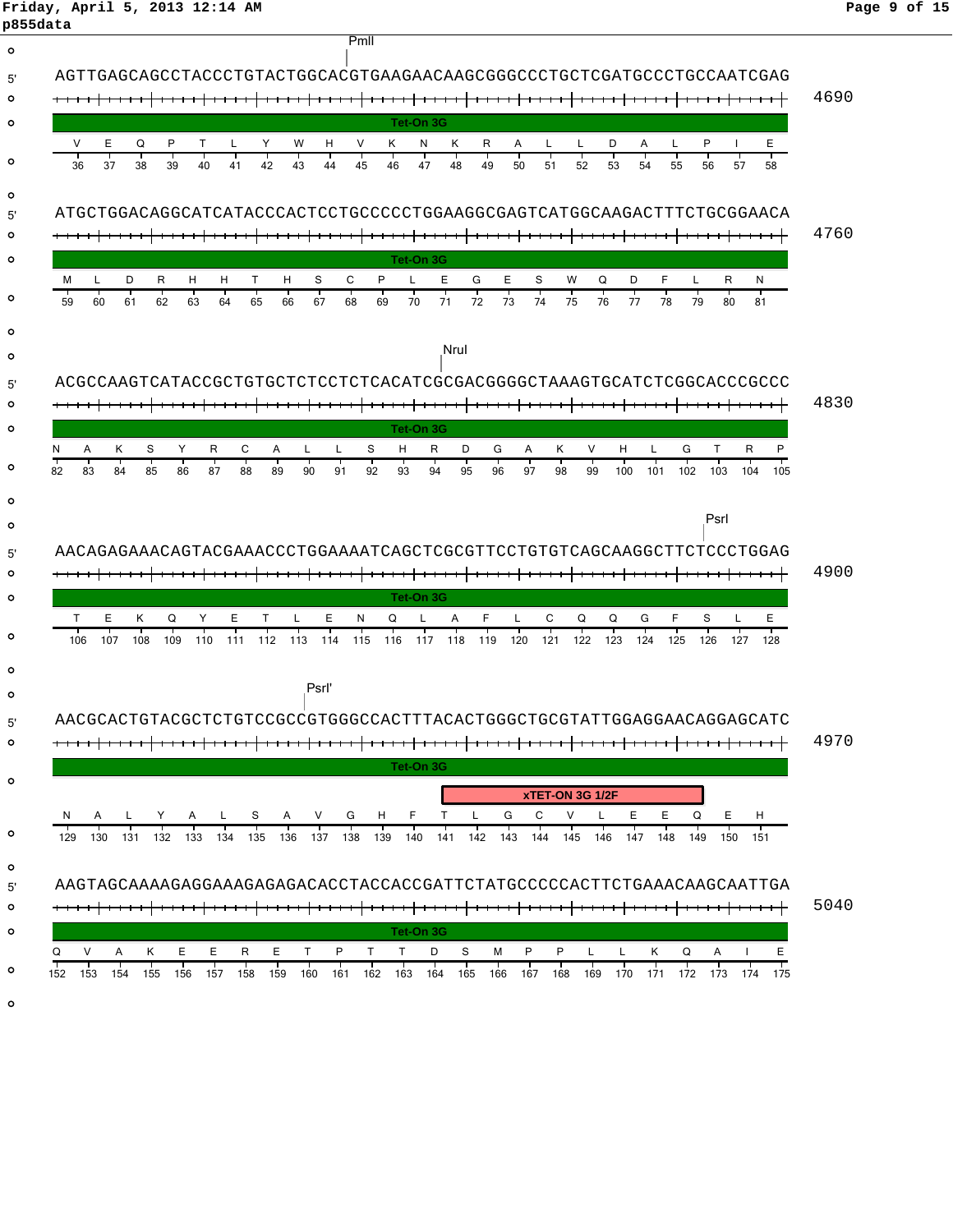**Friday, April 5, 2013 12:14 AM Page 10 of 15**

| p855data           |                                                                                                                                                                                                                                                                                               |      |
|--------------------|-----------------------------------------------------------------------------------------------------------------------------------------------------------------------------------------------------------------------------------------------------------------------------------------------|------|
| $\circ$            | Alol<br><b>Alol</b>                                                                                                                                                                                                                                                                           |      |
| 5'                 | GCTGTTCGACCGGCAGGGAGCCGAACCTGCCTTCCTTTTCGGCCTGGAACTAATCATATGTGGCCTGGAG                                                                                                                                                                                                                        |      |
| $\circ$            |                                                                                                                                                                                                                                                                                               | 5110 |
| $\circ$            | Tet-On 3G                                                                                                                                                                                                                                                                                     |      |
| $\circ$            | F<br>Ε<br>L<br>F<br>D<br>R<br>Ε<br>P<br>G<br>Ε<br>C<br>G<br>Q<br>G<br>A<br>A<br>F<br>L<br>L<br>L<br>176<br>178<br>179<br>180<br>181<br>182<br>183<br>184<br>185<br>186<br>187<br>188<br>190<br>193<br>194<br>195<br>196<br>198<br>177<br>189<br>191<br>192<br>197                             |      |
| $\circ$<br>5'      | AAACAGCTAAAGTGCGAAAGCGGCGGGCCGACCGACGCCCTTGACGATTTTGACTTAGACATGCTCCCAG                                                                                                                                                                                                                        |      |
| $\circ$            |                                                                                                                                                                                                                                                                                               | 5180 |
| $\circ$            | Tet-On 3G<br>C<br>Е<br>S<br>G<br>G<br>F<br>D<br>P<br>Q<br>P<br>T<br>D<br>A<br>D<br>D<br>D<br>L<br>м<br>ĸ<br>L.<br>L                                                                                                                                                                           |      |
| $\circ$            | ĸ.<br>202<br>203<br>205<br>206<br>207<br>213<br>216<br>218<br>219<br>199<br>200<br>204<br>208<br>209<br>210<br>211<br>212<br>214<br>215<br>217<br>220<br>221<br>201                                                                                                                           |      |
| $\circ$<br>5'      |                                                                                                                                                                                                                                                                                               |      |
| $\circ$            |                                                                                                                                                                                                                                                                                               | 5250 |
| $\circ$            | Tet-On 3G                                                                                                                                                                                                                                                                                     |      |
| $\circ$            | F.<br>A<br>F<br>D<br>P<br>A<br>D<br>D<br>D<br>м<br>D<br>L<br>D<br>D<br>L<br>D<br>м<br>L<br>D<br>A<br>L<br>D<br>L<br>A<br>226<br>228<br>229<br>236<br>223<br>224<br>225<br>227<br>230<br>231<br>232<br>233<br>234<br>235<br>237<br>238<br>239<br>240<br>241<br>242<br>243<br>222<br>244<br>245 |      |
| $\circ$<br>5'<br>o | GCTCCCCGGGTAACTAAGTAAGGATCCAGACATGATAAGATACATTGATGAGTTTGGACAAACCACAACT                                                                                                                                                                                                                        | 5320 |
| $\circ$            | Tet-On 3G<br>SV40 polyA                                                                                                                                                                                                                                                                       |      |
| $\circ$            | P<br>G<br>247<br>249<br>246<br>248                                                                                                                                                                                                                                                            |      |
| $\circ$<br>5'      | AGAATGCAGTGAAAAAAATGCTTTATTTGTGAAATTTGTGATGCTATTGCTTTATTTGTAACCATTATAA                                                                                                                                                                                                                        |      |
| $\circ$            |                                                                                                                                                                                                                                                                                               | 5390 |
| $\circ$            | SV40 polyA                                                                                                                                                                                                                                                                                    |      |
| $\circ$            |                                                                                                                                                                                                                                                                                               |      |
|                    | GCTGCAATAAACAAGTTAACAACAACAATTGCATTCATTTTATGTTTCAGGTTCAGGGGGAGGTGTGGGA                                                                                                                                                                                                                        | 5460 |
| $\circ$<br>$\circ$ | SV40 polyA                                                                                                                                                                                                                                                                                    |      |
| $\circ$            |                                                                                                                                                                                                                                                                                               |      |
| 5'                 | GGTTTTTTAAAGCAAGTAAAACCTCTACAAATGTGGTATGGCTGATTATGATCCTGCAAGCCTCGTCGTC                                                                                                                                                                                                                        |      |
| $\circ$            |                                                                                                                                                                                                                                                                                               | 5530 |
| $\circ$            | SV40 polyA                                                                                                                                                                                                                                                                                    |      |
| $\circ$            |                                                                                                                                                                                                                                                                                               |      |
| 5'<br>$\circ$      | CTGGCCGGACCACGCTATCTGTGCAAGGTCCCCGGCCCCGGACGCGCCCCATGAGCAGAGCGCCGCC                                                                                                                                                                                                                           | 5600 |
|                    | SV40 polyA                                                                                                                                                                                                                                                                                    |      |
| $\circ$            | xSV40polyA 1/2F                                                                                                                                                                                                                                                                               |      |
| $\circ$            |                                                                                                                                                                                                                                                                                               |      |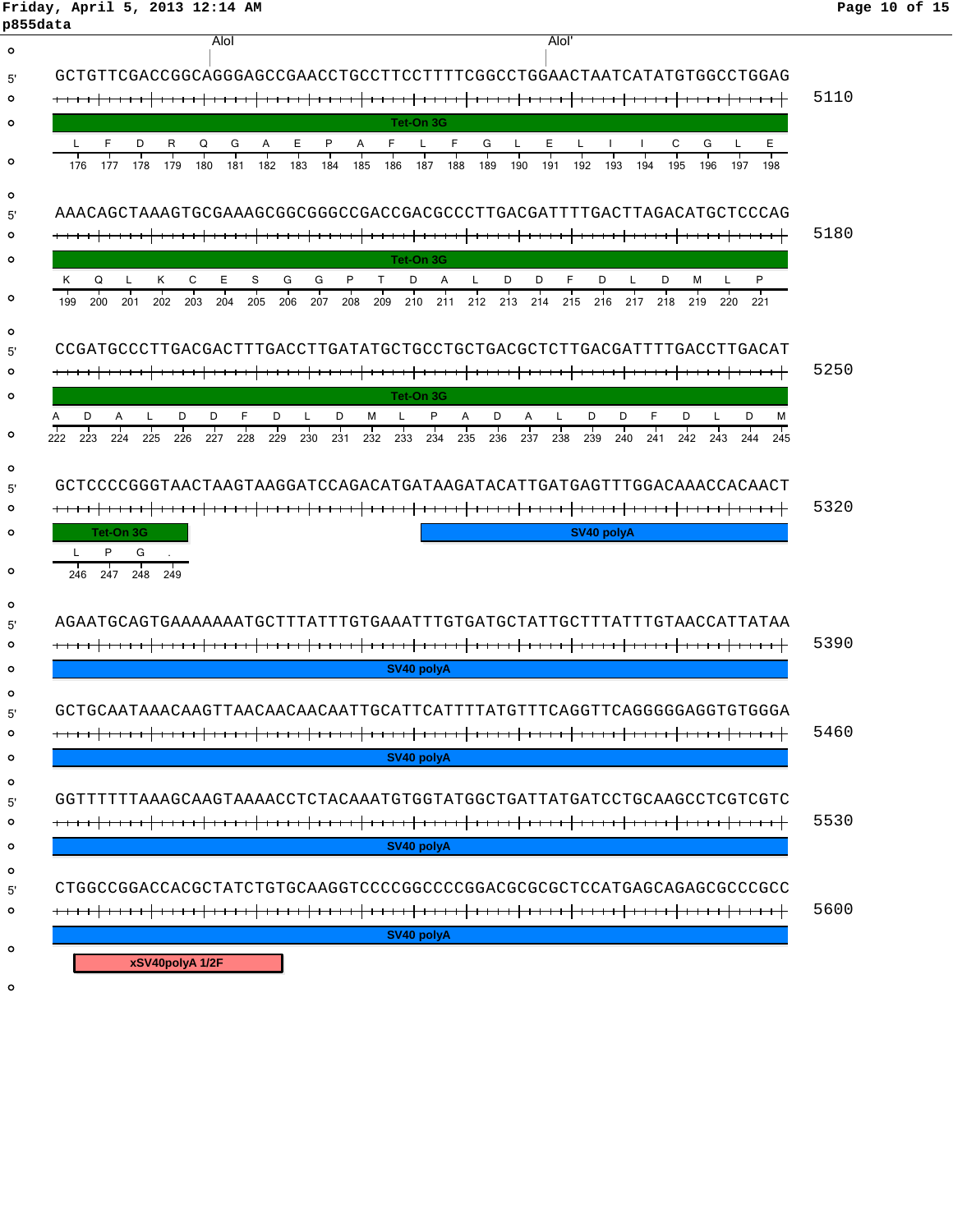**Friday, April 5, 2013 12:14 AM Page 11 of 15 p855data**

| SexAl                                                                  |      |
|------------------------------------------------------------------------|------|
| GCCGAGGCGAAGACTCGGGCGGCGCCCTGCCCGTCCCACCAGGTCAACAGGCGGTAACCGGCCTCTTCAT |      |
|                                                                        | 5670 |
| SV40 polyA                                                             |      |
|                                                                        |      |
|                                                                        | 5740 |
| SV40 polyA                                                             |      |
| BstXI                                                                  |      |
| ACCATTGGTATGCCTTTTTCCCCCGTATCCCCCAGGTGTCTGCAGGCTCAAAGAGCAGCGAGAAGCGTTC |      |
|                                                                        | 5810 |
| AGAGGAAAGCGATCCCGTGCCACTTCCCCGTGCCGGGCTGTCCCGCACGCTGCCGGCTCGGGGATGC    |      |
|                                                                        | 5880 |
|                                                                        |      |
|                                                                        | 5950 |
|                                                                        |      |
|                                                                        | 6020 |
| <b>Core Ins</b>                                                        |      |
|                                                                        |      |
| TTATCACGTAAGTAGAACATGAAATAACAATATAATTATCGTATGAGTTAAATCTTAAAAGTCACGTAAA | 6090 |
| <b>Core Ins</b>                                                        |      |
| xpMPB R 2549-2523                                                      |      |
|                                                                        |      |
| AGATAATCATGCGTCATTTTGACTCACGCGGTCGTTATAGTTCAAAATCAGTGACACTTACCGCATTGAC |      |
|                                                                        | 6160 |
| <b>Core Ins</b>                                                        |      |
| xpMPB R 2549-2523                                                      |      |
| xpMPB F 2563-2582                                                      |      |
| AAGCACGCCTCACGGAGCTCCAAGCGGCGACTGAGATGTCCTAAATGCACAGCGACGGATTCGCGCTAT  |      |
|                                                                        | 6230 |
| <b>Core Ins</b>                                                        |      |
| Nsil<br>Sspl                                                           |      |
| TTAGAAAGAGAGAGCAATATTTCAAGAATGCATGCGTCAATTTTACGCAGACTATCTTTCTAGGGTTAAT |      |
|                                                                        | 6300 |
| <b>Core Ins</b><br>5' PB-TR                                            |      |
|                                                                        |      |
| CTAGCTGCATCAGGATCATATCGTCGGGTCTTTTTTCCGGCTCAGTCATCGCCCAAGCTGGCGCTATCTG | 6370 |
|                                                                        |      |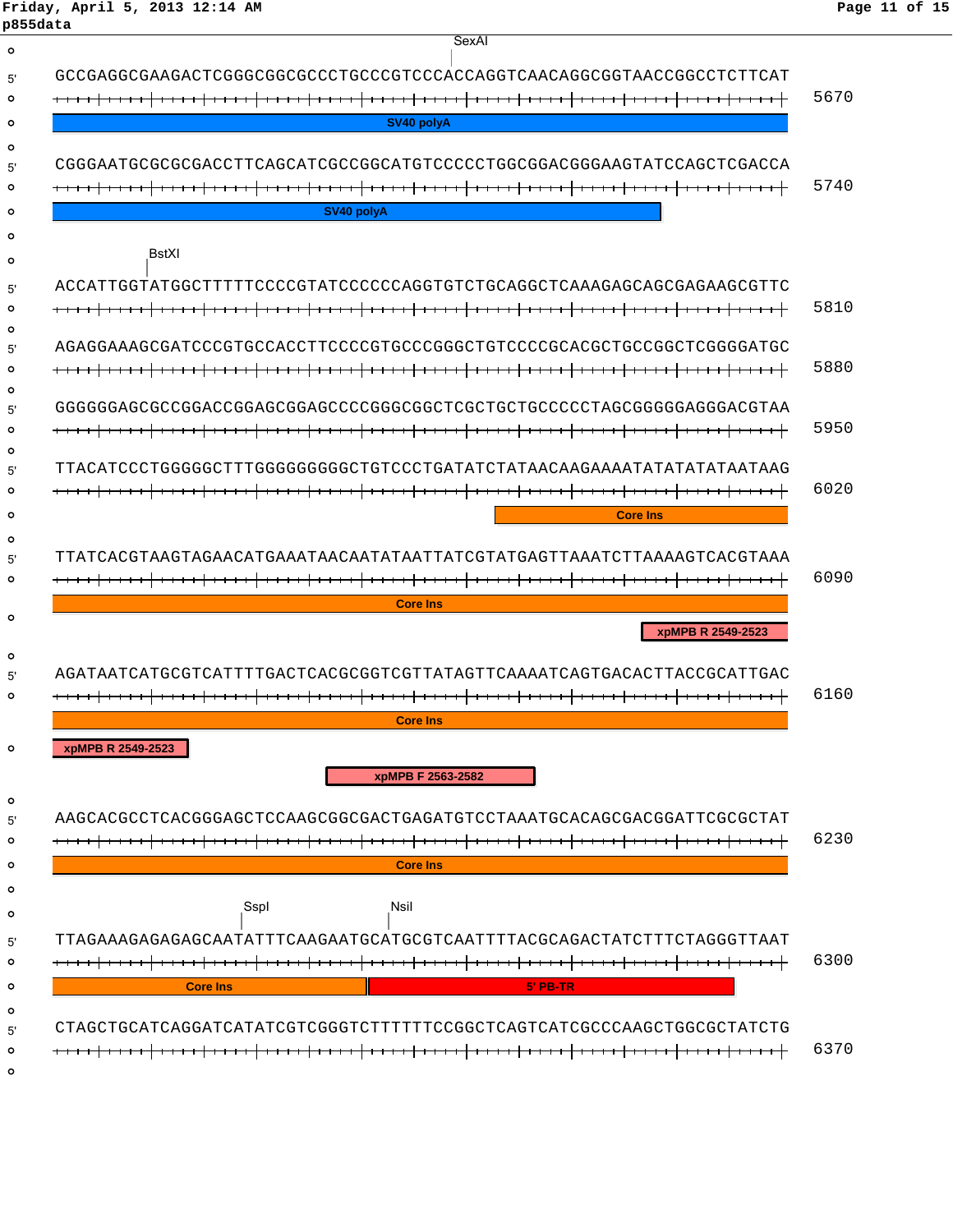#### **p855data** 5' GGCATCGGGGAGGAAGAAGCCCGTGCCTTTTCCCGCGAGGTTGAAGCGGCATGGAAAGAGTTTGCCGAGG 6440 **Mscl** 5' ATGACTGCTGCTGCATTGACGTTGAGCGAAAACGCACGTTTACCATGATGATTCGGGAAGGTGTGGCCAT 6510  $\Omega$ 5' GCACGCCTTTAACGGTGAACTGTTCGTTCAGGCCACCTGGGATACCAGTTCGTCGCGGCTTTTCCGGACA 6580  $\Omega$  $\Omega$ 5' CAGTTCCGGATGGTCAGCCCGAAGCGCATCAGCAACCCGAACAATACCGGCGACAGCCGGAACTGCCGTG 6650  $\Omega$  $\Omega$ 5' CCGGTGTGCAGATTAATGACAGCGGTGCGGCGCTGGGATATTACGTCAGCGAGGACGGGTATCCTGGCTG 6720 5' GATGCCGCAGAAATGGACATGGATACCCCGTGAGTTACCCGGCGGGCGCGCTTGGCGTAATCATGGTCAT 6790  $\circ$  $\circ$ 5' AGCTGTTTCCTGTGTGAAATTGTTATCCGCTCACAATTCCACACAACATACGAGCCGGAAGCATAAAGTG 6860  $\Omega$  $\Omega$ 5' TAAAGCCTGGGGTGCCTAATGAGTGAGCTAACTCACATTAATTGCGTTGCGCTCACTGCCCGCTTTCCAG 6930  $\Omega$  $\Omega$ 5' TCGGGAAACCTGTCGTGCCAGCTGCATTAATGAATCGGCCAACGCGCGGGGAGAGGCGGTTTGCGTATTG 7000  $\circ$ SapI  $\circ$ 5' GGCGCTCTTCCGCTTCCTCGCTCACTGACTCGCTGCGCTCGGTCGTTCGGCTGCGGCGAGCGGTATCAGC 7070  $\circ$ PciI 5' TCACTCAAAGGCGGTAATACGGTTATCCACAGAATCAGGGGATAACGCAGGAAAGAACATGTGAGCAAAA 7140  $\Omega$  $\Omega$ 5' GGCCAGCAAAAGGCCAGGAACCGTAAAAAGGCCGCGTTGCTGGCGTTTTTCCATAGGCTCCGCCCCCCTG 7210  $\circ$  $\circ$ 5' ACGAGCATCACAAAAATCGACGCTCAAGTCAGAGGTGGCGAAACCCGACAGGACTATAAAGATACCAGGC 7280  $\circ$  $\Omega$ 5' GTTTCCCCCTGGAAGCTCCCTCGTGCGCTCTCCTGTTCCGACCCTGCCGCTTACCGGATACCTGTCCGCC 7350  $\circ$  $\circ$ 5' TTTCTCCCTTCGGGAAGCGTGGCGCTTTCTCATAGCTCACGCTGTAGGTATCTCAGTTCGGTGTAGGTCG 7420  $\circ$  $\sim$ 5' TTCGCTCCAAGCTGGGCTGTGTGCACGAACCCCCCGTTCAGCCCGACCGCTGCGCCTTATCCGGTAACTA 7490 $\circ$

 $\Omega$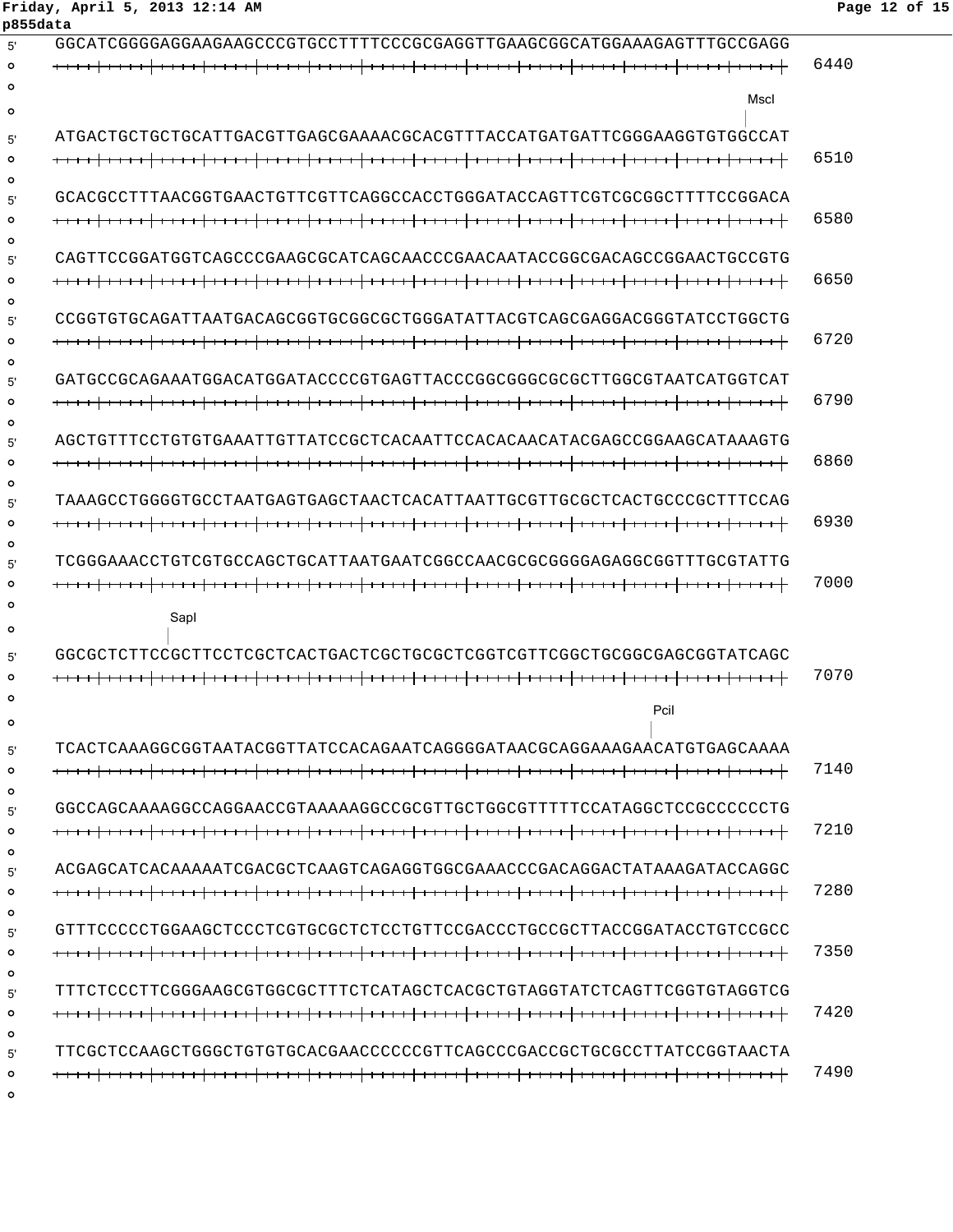### **Friday, April 5, 2013 12:14 AM Page 13 of 15 p855data**

| 5'                 | TCGTTTAAGTAACCCGGTAAGACACGATAATTATTOACCACTGAGACAGCACTGGTAACAGGATTAGC    |      |
|--------------------|-------------------------------------------------------------------------|------|
| $\circ$<br>$\circ$ |                                                                         | 7560 |
| 5'                 | AGAGCGAGGTATGTATGGCGGTGCTACAGAGTTCTTGAAGTGGCTAACTACGCTACACTACACTAGAAGGA |      |
| $\circ$            |                                                                         | 7630 |
| ∩                  |                                                                         |      |
| 5'                 | CAGTATTTGGTATCTGCGCTCTGCTGAAGCCAGTTACCTTCGGAAAAAGAGTTGGTAGCTCTTGATCCGG  |      |
| $\circ$            |                                                                         | 7700 |
| $\circ$            |                                                                         |      |
| 5'                 | CAAACAAACCACCGCTGGTAGCGGTGGTTTTTTTGTTTGCAAGCAGCAGATTACGCGCAGAAAAAAAGGA  |      |
| $\circ$            |                                                                         | 7770 |
| $\circ$            |                                                                         |      |
| 5'                 | TCTCAAGAAGATCCTTTGATCTTTTCTACGGGGTCTGACGCTCAGTGGAACGAAAACTCACGTTAAGGGA  |      |
| $\circ$            |                                                                         | 7840 |
| Ο<br>$\circ$       | <b>B</b> spHI                                                           |      |
| 5'                 | TTTTGGTCATGAGATTATCAAAAAGGATCTTCACCTAGATCCTTTTAAAATTAAAAAGGTTTTAAATG    |      |
| $\circ$            |                                                                         | 7910 |
| $\circ$            |                                                                         |      |
| 5'                 | AATCTAAAGTATATATGAGTAAACTTGGTCTGACAGTTACCAATGCTTAATCAGTGAGGCACCTATCTCA  |      |
| $\circ$            |                                                                         | 7980 |
|                    |                                                                         |      |
| $\circ$            | Ahdl                                                                    |      |
|                    | GCGATCTGTCTATTTCGTTCATCCATAGTTGCCTGACTCCCCGTCGTGTAGATAACTACGATACGGGAGG  |      |
| 5'<br>$\circ$      |                                                                         | 8050 |
| $\circ$            |                                                                         |      |
| 5'                 | GCTTACCATCTGGCCCCAGTGCTGCAATGATACCGCGAGACCCACGCTCACCGGCTCCAGATTTATCAGC  |      |
| $\circ$            |                                                                         | 8120 |
| $\circ$            |                                                                         |      |
| 5'                 |                                                                         |      |
| $\circ$            |                                                                         | 8190 |
| Ο                  |                                                                         |      |
| $\circ$            | Acll                                                                    |      |
| 5'                 | ATTAATTGTTGCCGGGAAGCTAGAGTAAGTAGTTCGCCAGTTAATAGTTTGCGCAACGTTGTTGCCATTG  |      |
| $\circ$            |                                                                         | 8260 |
| $\circ$            |                                                                         |      |
| 5'                 |                                                                         |      |
| $\circ$            |                                                                         | 8330 |
| $\circ$            |                                                                         |      |
| 5'                 | GCGAGTTACATGATCCCCCATGTTGTGCAAAAAAGCGGTTAGCTCCTTCGGTCCTCCGATCGTTGTCAGA  |      |
| $\circ$            |                                                                         | 8400 |
| $\circ$            |                                                                         |      |
| 5'                 |                                                                         |      |
| $\circ$            |                                                                         | 8470 |
| $\circ$            |                                                                         |      |
| 5'                 |                                                                         |      |
| $\circ$            |                                                                         | 8540 |
| $\circ$<br>5'      | CAAGGTTGCCGGGTGACGCACACCGTGGAAACGGATGAAGGCACGAACCCAGTGGACATAAGCCTGTTCG  |      |
| $\circ$            |                                                                         | 8610 |
| $\circ$            |                                                                         |      |
|                    |                                                                         |      |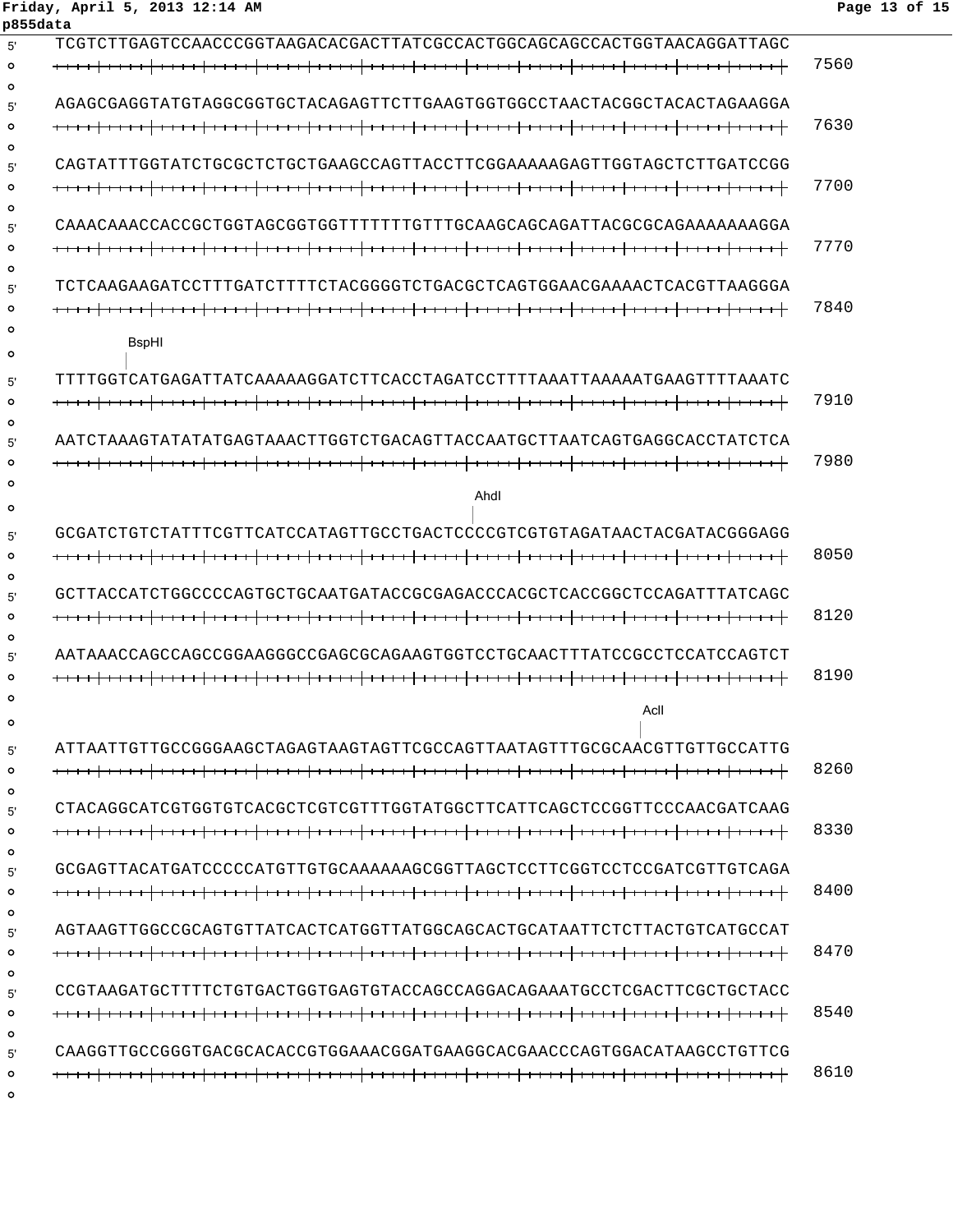| GTTCGTAAGCTGTAATGCAAGTAGCGTATGCGCTCACGCAACTGGTCCAGAACCTTGACCGAACGCAGCG |      |
|------------------------------------------------------------------------|------|
|                                                                        | 8680 |
| <b>SpnR</b>                                                            |      |
|                                                                        |      |
| GTGGTAACGGCGCAGTGGCGGTTTTCATGGCTTGTTATGACTGTTTTTTTGGGGTACAGTCTATGCCTCG |      |
|                                                                        | 8750 |
| <b>SpnR</b>                                                            |      |
| GGCATCCAAGCAGCAAGCGCGTTACGCCGTGGGTCGATGTTTGATGTTATGGAGCAGCAACGATGTTACG |      |
|                                                                        | 8820 |
| <b>SpnR</b>                                                            |      |
|                                                                        |      |
| CAGCAGGGCAGTCGCCCTAAAACAAAGTTAAACATTATGAGGGAAGCGGTGATCGCCGAAGTATCGACTC | 8890 |
| <b>SpnR</b>                                                            |      |
|                                                                        |      |
| AACTATCAGAGGTAGTTGGCGTCATCGAGCGCCATCTCGAACCGACGTTGCTGGCCGTACATTTGTACGG |      |
|                                                                        | 8960 |
| <b>SpnR</b>                                                            |      |
| CTCCGCAGTGGATGGCGGCCTGAAGCCACACAGTGATATTGATTTGCTGGTTACGGTGACCGTAAGGCTT |      |
|                                                                        | 9030 |
| <b>SpnR</b>                                                            |      |
|                                                                        |      |
| <b>Bcll</b>                                                            |      |
| GATGAAACAACGCGGCGAGCTTTGATCAACGACCTTTTGGAAACTTCGGCTTCCCCTGGAGAGAGCGAGA |      |
|                                                                        | 9100 |
| <b>SpnR</b>                                                            |      |
| TTCTCCGCGCTGTAGAAGTCACCATTGTTGTGCACGACGACATCATTCCGTGGCGTTATCCAGCTAAGCG |      |
|                                                                        | 9170 |
| <b>SpnR</b>                                                            |      |
|                                                                        |      |
|                                                                        | 9240 |
| <b>SpnR</b>                                                            |      |
|                                                                        |      |
| ATTGATCTGGCTATCTTGCAGAAAAAGCAAGAAAAADATAGCTTGCCTTGGTAGGTCAGCGGCGAGG    |      |
|                                                                        | 9310 |
| <b>SpnR</b>                                                            |      |
|                                                                        |      |
| AACTCTTTGATCCGGTTCCTGAACAGGATCTATTTGAGGCGCTAAATGAAACCTTAACGCTATGGAACTC |      |